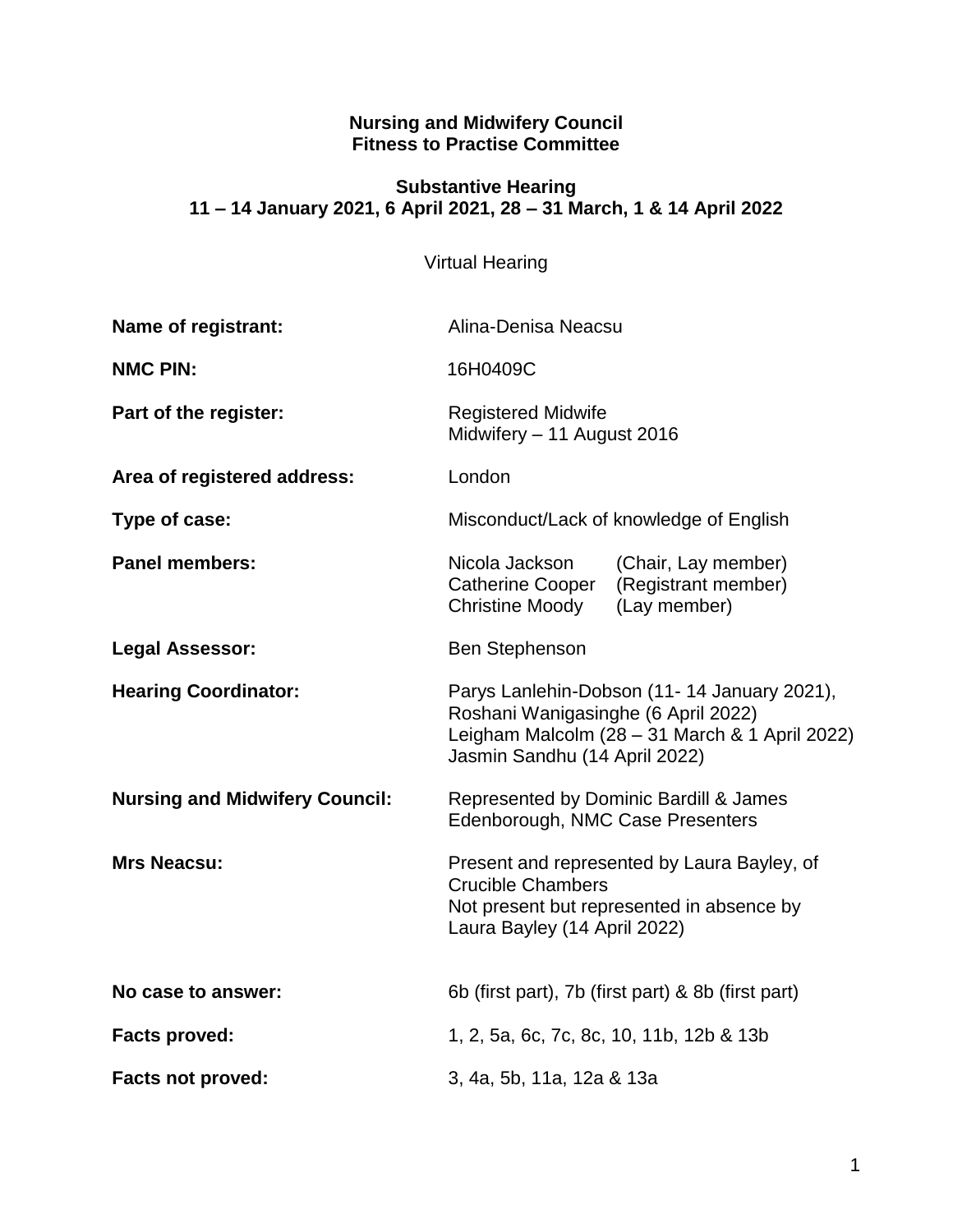| <b>Facts partially proved:</b> | 4b, 6a, 7a, 8a, 6b, 7b, 8b & 9                             |
|--------------------------------|------------------------------------------------------------|
| <b>Fitness to Practise:</b>    | Impaired                                                   |
| <b>Sanction:</b>               | Conditions of practice order with a review (12)<br>months) |
| <b>Interim Order:</b>          | Interim conditions of practice order (18 months)           |
|                                |                                                            |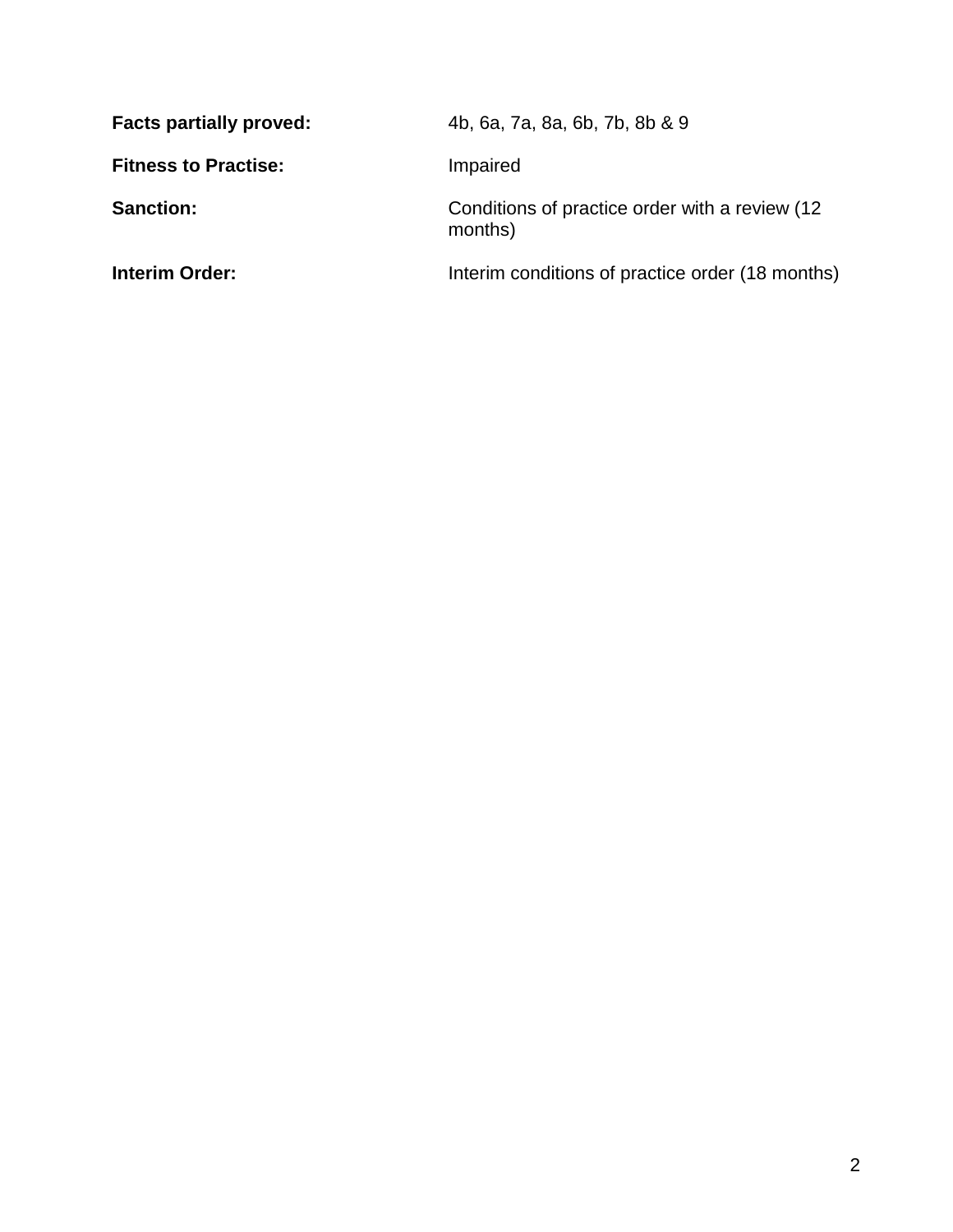### **Decision and reasons on application for hearing to be held in private**

At the outset of the hearing Ms Bayley, on your behalf, made a request that this case be held partly in private on the basis that matters relating to your [PRIVATE] will be raised during proceedings. The application was made pursuant to Rule 19 of 'Nursing and Midwifery Council (Fitness to Practise) Rules 2004, as amended (the Rules).

Mr Bardill, on behalf of the Nursing and Midwifery Council (NMC), indicated that he supported the application.

The legal assessor reminded the panel that while Rule 19(1) provides, as a starting point, that hearings shall be conducted in public, Rule 19(3) states that the panel may hold hearings partly or wholly in private if it is satisfied that this is justified by the interests of any party or by the public interest.

Having heard that matters relating to your [PRIVATE] will be raised during proceedings the panel determined to hold such parts of the hearing in private, in order to keep your [PRIVATE] matters out of the public domain.

### **Details of charge**

*'That you, a registered Midwife:*

- *1) Do not have the necessary knowledge of English to practise safely and effectively.*
- *2) Between 10 July 2018 and 21 August 2018 worked as a Practice Nurse at Paddington Green Health Centre when you were not entered on the Nursing and Midwifery Council's register as a Nurse.*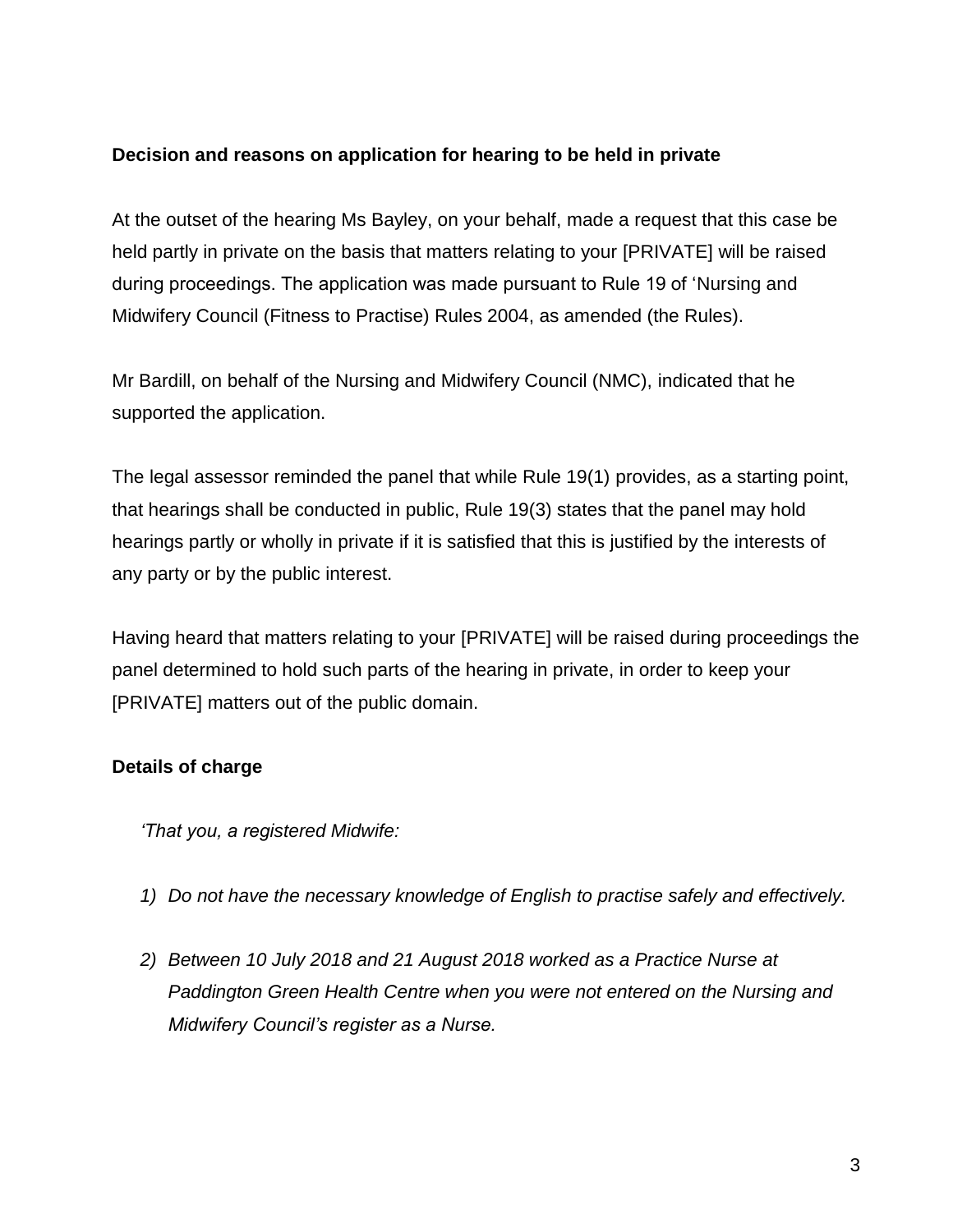- *3) Between 10 July 2018 and 21 August 2018 worked beyond your scope of practice as a registered Midwife at Paddington Green Health Centre.*
- *4) On 31 July 2018 at a consultation with Patient A:*
	- *a) failed to advise the patient that they should receive a typhoid vaccination.*
	- *b) failed to administer a typhoid vaccination or to record why that vaccination was not administered.*
- *5) On 31 July 2018 at a consultation with Patient B:*
	- *a) failed to advise the patient that they should receive a Meningitis ACWY vaccination.*
	- *b) failed to administer a Meningitis ACWY vaccination or record why that vaccination was not administered.*
- *6) On 12 July 2018 at a consultation with Patient C:*
	- *a) failed to advise the patient that they should receive a yellow fever vaccination or record any such advice.*
	- *b) failed to administer a yellow fever vaccination or record why that vaccination was not administered.*
	- *c) failed to record that you had given malaria prevention advice.*
- *7) On 12 July 2018 at a consultation with Patient D:*
	- *a) failed to advise the patient's parent that the patient should receive a yellow fever vaccination or record any such advice.*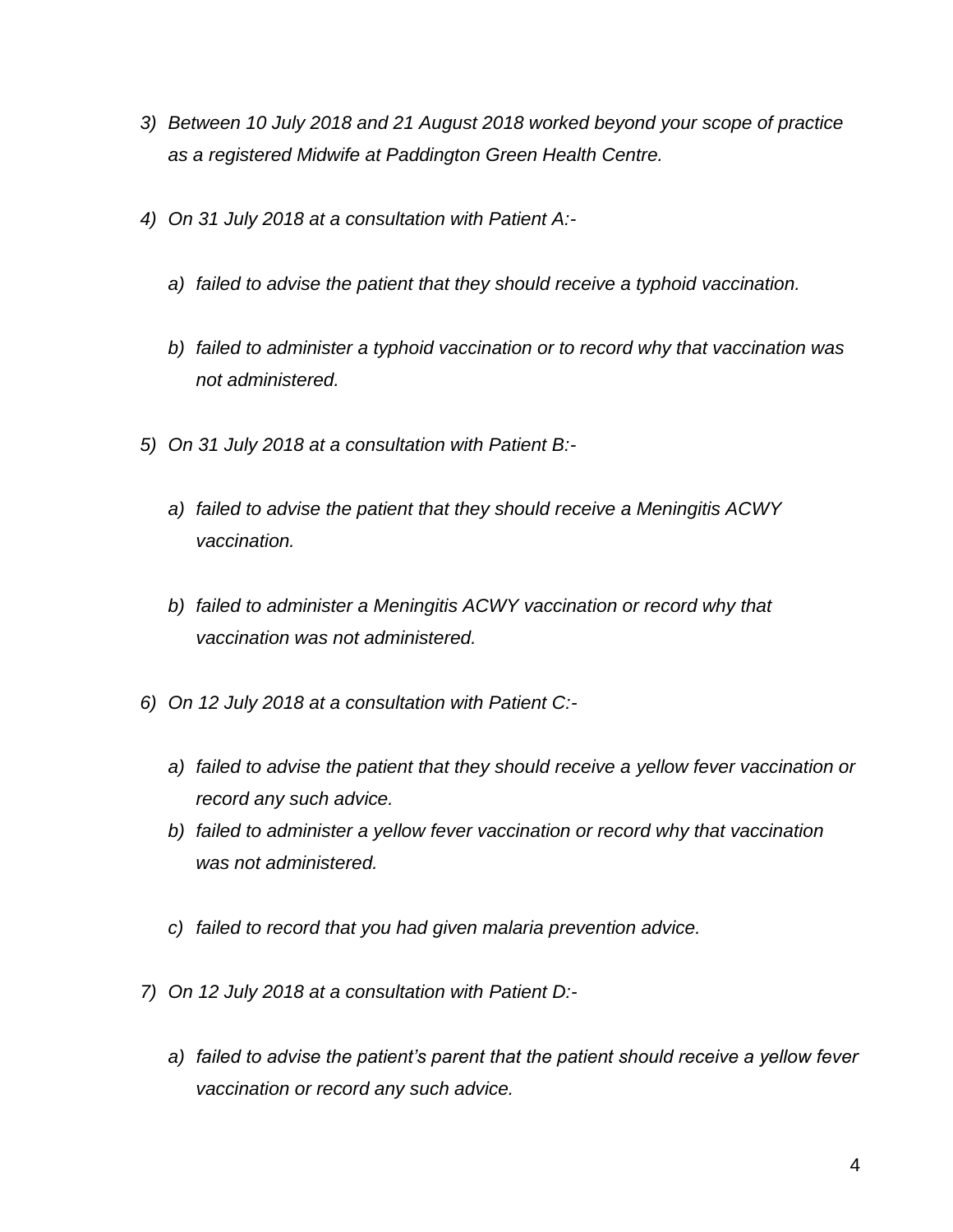- *b) failed to administer a yellow fever vaccination or record why that vaccination was not administered.*
- *c) failed to record that you had given malaria prevention advice.*
- *8) On 12 July 2018 at a consultation with Patient E:*
	- *a) failed to advise the patient's parent that they should receive a yellow fever vaccination or record any such advice.*
	- *b) failed to administer a yellow fever vaccination or record why that vaccination was not administered.*
	- *c) failed to record that you had given malaria prevention advice.*
- *9) On 24 July 2018 at a consultation with Patient F failed to identify and/or record, which country the patient was travelling to so that the correct vaccination advice could be provided to the patient.*
- *10) On 15 August 2018 at a consultation with Patient G administered Hepatitis A and Typhoid vaccinations when these were not necessary.*
- *11) On 20 July 2018 at a consultation with Patient H:*
	- *a) failed to administer, or record the administration of, a Hepatitis A vaccination; or*
	- *b) failed to record why a Hepatitis A vaccination was not administered.*
- *12) On 17 July 2018 at a consultation with Patient I:-*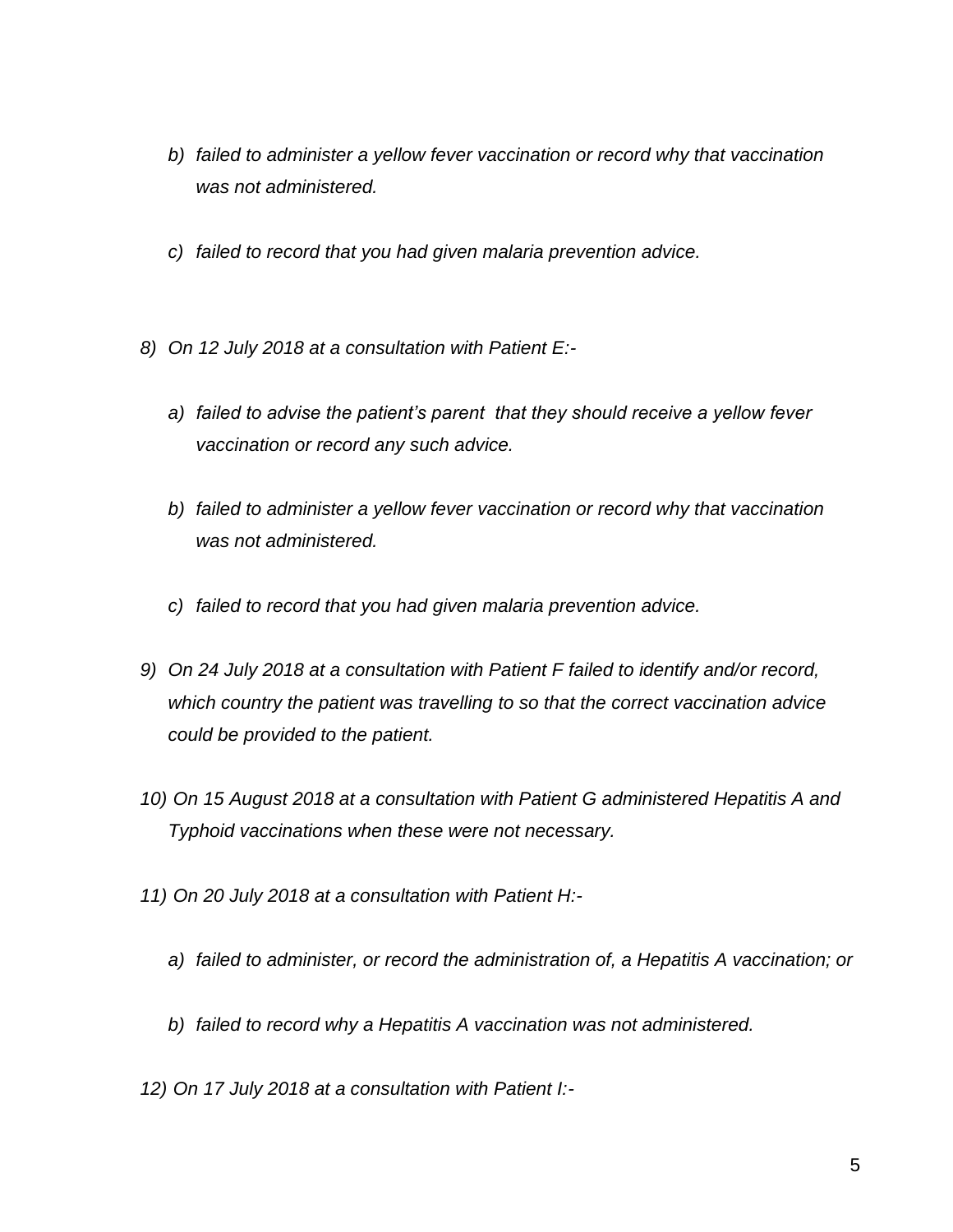- *a) failed to administer, or record the administration of, a Hepatitis A vaccination; or*
- *b) failed to record why a Hepatitis A vaccination was not administered.*

*13) On 17 July 2018 at a consultation with Patient J:-*

- *a) Failed to administer, or record the administration of, a Hepatitis A vaccination; or*
- *b) failed to record why a Hepatitis A vaccination was not administered.*

AND in light of the above, your fitness to practise is impaired by reason of your lack of *knowledge of English in respect of charge 1 above and your misconduct in respect of charges 2 to 13 above.'*

#### **Admissions to the charges**

The panel heard from Ms Bayley who informed the panel that you made admissions to a number of the charges and partial admissions to other charges.

Ms Bayley submitted that the panel could accept admissions to part of the charge as admission to the charge in its entirety.

Ms Bayley submitted that in relation to charge 4b, you deny that you failed to administer the typhoid vaccination and accept that you failed to record that it was administered.

In relation to charge 6a, you deny that you failed to advise Patient C that they should receive a yellow fever vaccination and accept that you failed to record your advice. In relation to charge 6b you deny that you failed to administer a yellow fever vaccination and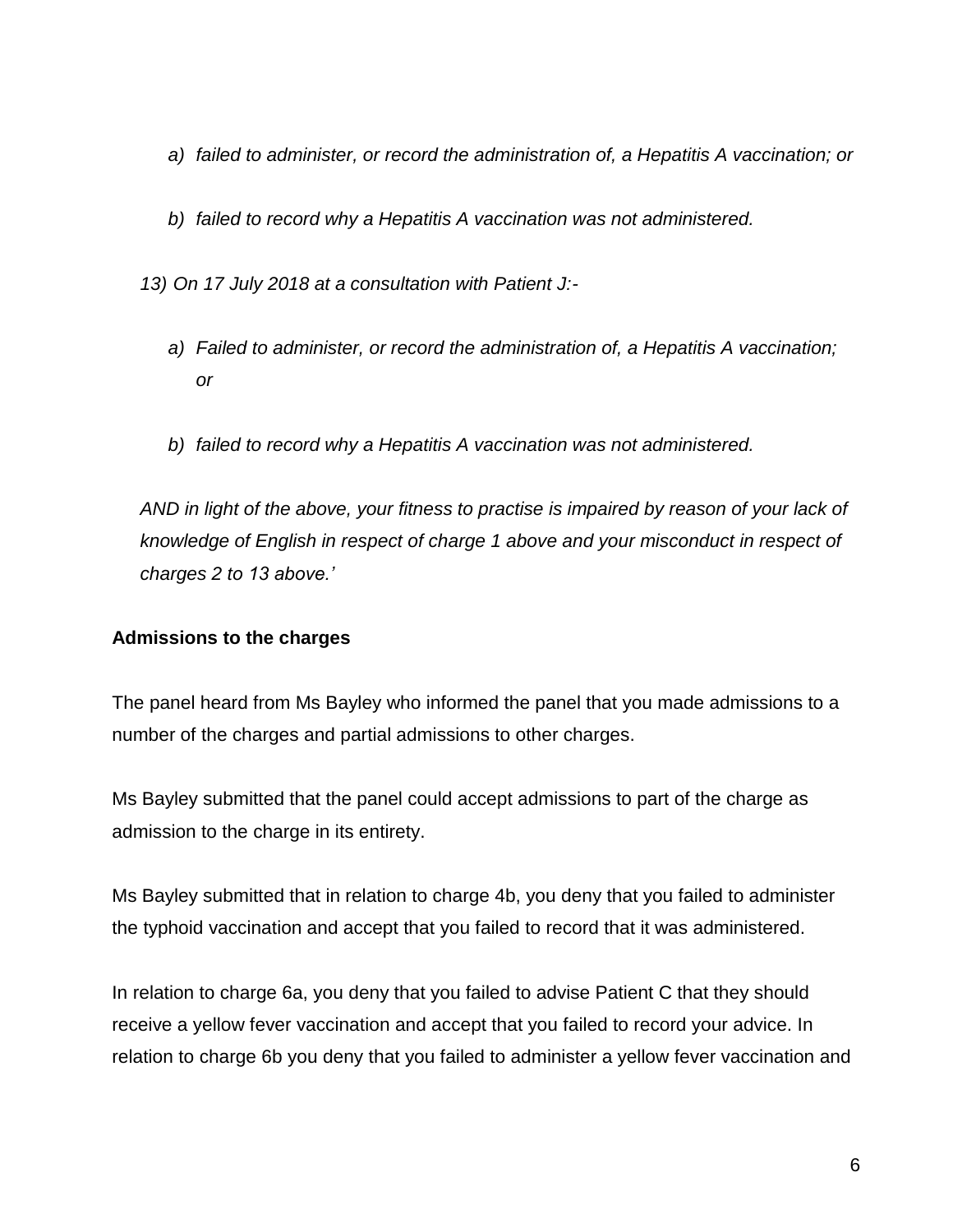accept that you failed to record why that vaccination was not administered. You admitted to charge 6c in its entirety.

In relation to charge 7a, you deny that you failed to advise Patient D's parent and accept that you failed to record that you advised them that Patient D should receive a yellow fever vaccination. In relation to charge 7b, you deny that you failed to administer a yellow fever vaccination and accept that you failed to record that it was not administered. You admitted to charge 7c in its entirety.

In relation to charge 8a, you deny that you failed to advise Patient E's parent that Patient E should receive a yellow fever vaccination and accept that you failed to record any such advice. In relation to charge 8b, you deny that you failed to administer a yellow fever vaccination and accept that you failed to record that it was not administered. You accepted charge 8c in its entirety.

In relation to charge 9, you deny that you failed to identify which country Patient F was travelling to and accept that you failed to record it so that the correct vaccination advice could be provided.

You admitted charges 10, 11b, 12b and 13b in their entirety.

The panel therefore finds elements of charges 4b, 6a, 6b, 7a, 7b, 8a, 8b and 9 proved by your partial admissions. It also found charges 6c, 7c, 8c, 10, 11b, 12b and 13b proved in their entirety, on the basis of your full admissions.

#### **Decision and reasons on application of no case to answer**

The panel considered an application from Ms Bayley that there is no case to answer in respect of charges 3, 4a, 4b, 6a, 6b, 7a, 7b, 8a, 8b, 9, 11a, 12a and 13a. This application was made under Rule 24(7).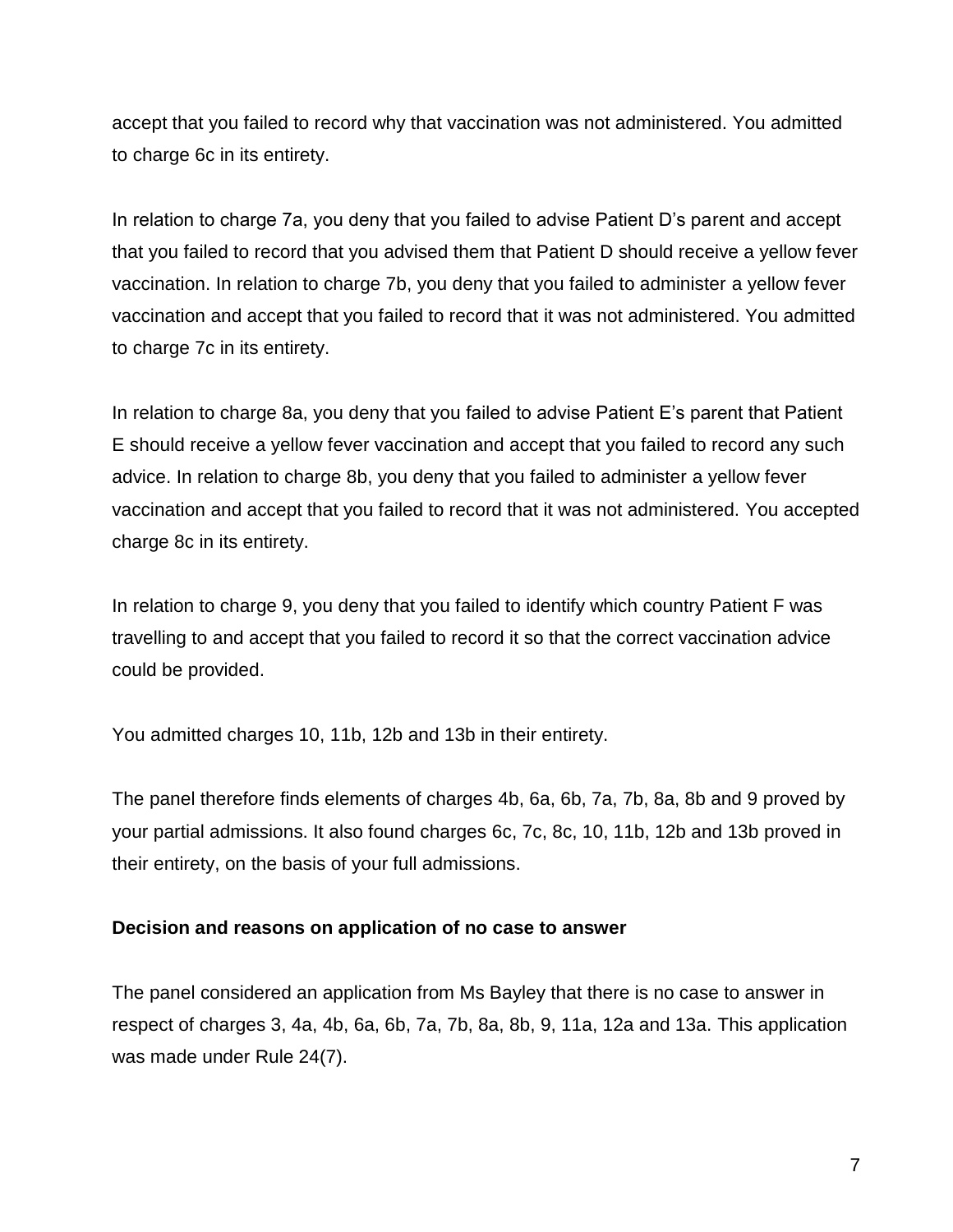The panel considered Ms Bayley's submission that a whole charge could be accepted as admitted on the basis of a partial admission. However, the panel decided that it was necessary and fair to consider each part of the relevant charge.

Ms Bayley submitted that the NMC had not produced any or any sufficient evidence such that a reasonable panel, properly directed, could find the above charges proved, on the balance of probabilities. She therefore invited the panel to find no case to answer in relation to those charges.

With specific attention to charge 3, Ms Bayley highlighted that the evidence presented by the NMC demonstrated that a midwife's scope of practice is limited only by the nature of their role and the training and competencies they have achieved. She stated that there was no evidence before the panel that any of the tasks undertaken by you at the Paddington Green Surgery were outside the scope of your practice. Further, if the Panel was to accept her submission on charge 3, she would invite it to consider, under Rule 24(8), whether charge 2 is capable of supporting a finding of misconduct, giving rise to a finding of current impairment of fitness to practice. Ms Bayley argued that if you cannot be said to be acting outside the scope of your competence, there can be no misconduct in performing the duties of a practice nurse; because as the term 'practice nurse' is not a protected title, there is no impediment to you taking on that role.

Mr Bardill submitted that there was sufficient evidence before the panel upon which it could find the above charges proved, on the balance of probabilities. He invited the panel to find that there is a case to answer, in all instances.

The panel took account of the submissions made and heard and accepted the advice of the legal assessor.

In reaching its decision, the panel has taken account of all of the evidence presented to it at this stage. The panel was solely considering whether sufficient evidence had been presented, such that it could find the facts proved and whether you had a case to answer.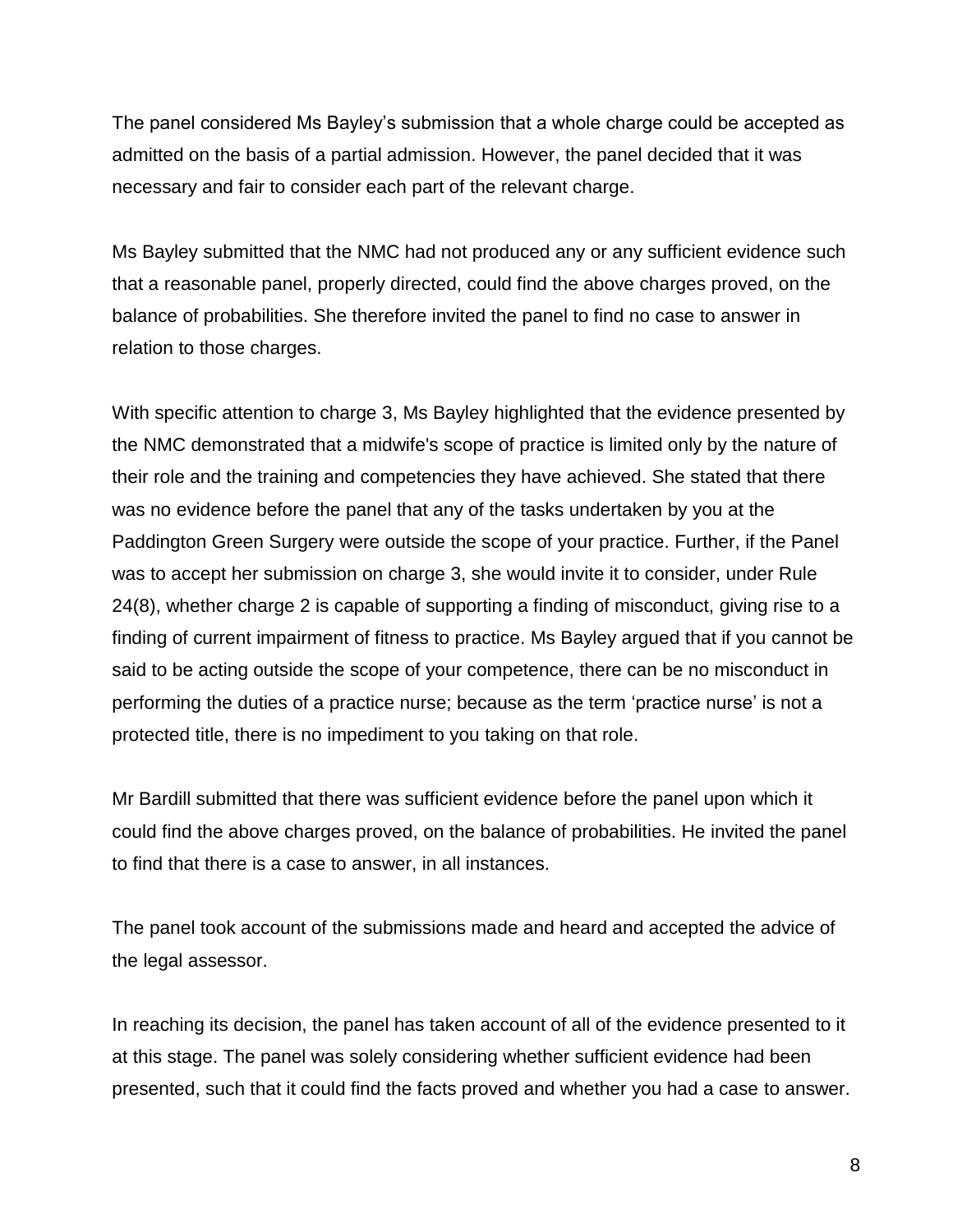The panel has carefully considered the submissions of no case to answer by Ms Bayley in relation to the alleged failures on your part, set out in charges 4 – 13 which concern travel vaccinations. The panel took into account the NMC Code, the evidence of Ms 1 and Dr 2, the evidence in relation to the job description and your curriculum vitae (CV). The panel decided that there is evidence that could establish a duty on your part to act or not to act as alleged.

In relation to whether or not there was sufficient evidence to support a case to answer, the panel made the following decisions.

*'That you, a registered Midwife:*

*1) ...*

- *2) Between 10 July 2018 and 21 August 2018 worked as a Practice Nurse at Paddington Green Health Centre when you were not entered on the Nursing and Midwifery Council's register as a Nurse.*
- *3) Between 10 July 2018 and 21 August 2018 worked beyond your scope of practice as a registered Midwife at Paddington Green Health Centre.'*

In its considerations the panel took account of the NMC Code, in particular Section 13 'Preserve Safety', and the NMC's guidance 'Practising as a midwife in the UK', particularly the section titled 'Scope of Practice', as well as the witness evidence of Ms 1 and Dr 2. The panel also noted Ms Bayley's submission that:

*'There is no evidence to suggest that there were any concerns about Mrs Neacsu's competencies in the tasks (with the exception of those forming charges 4 to 13)'*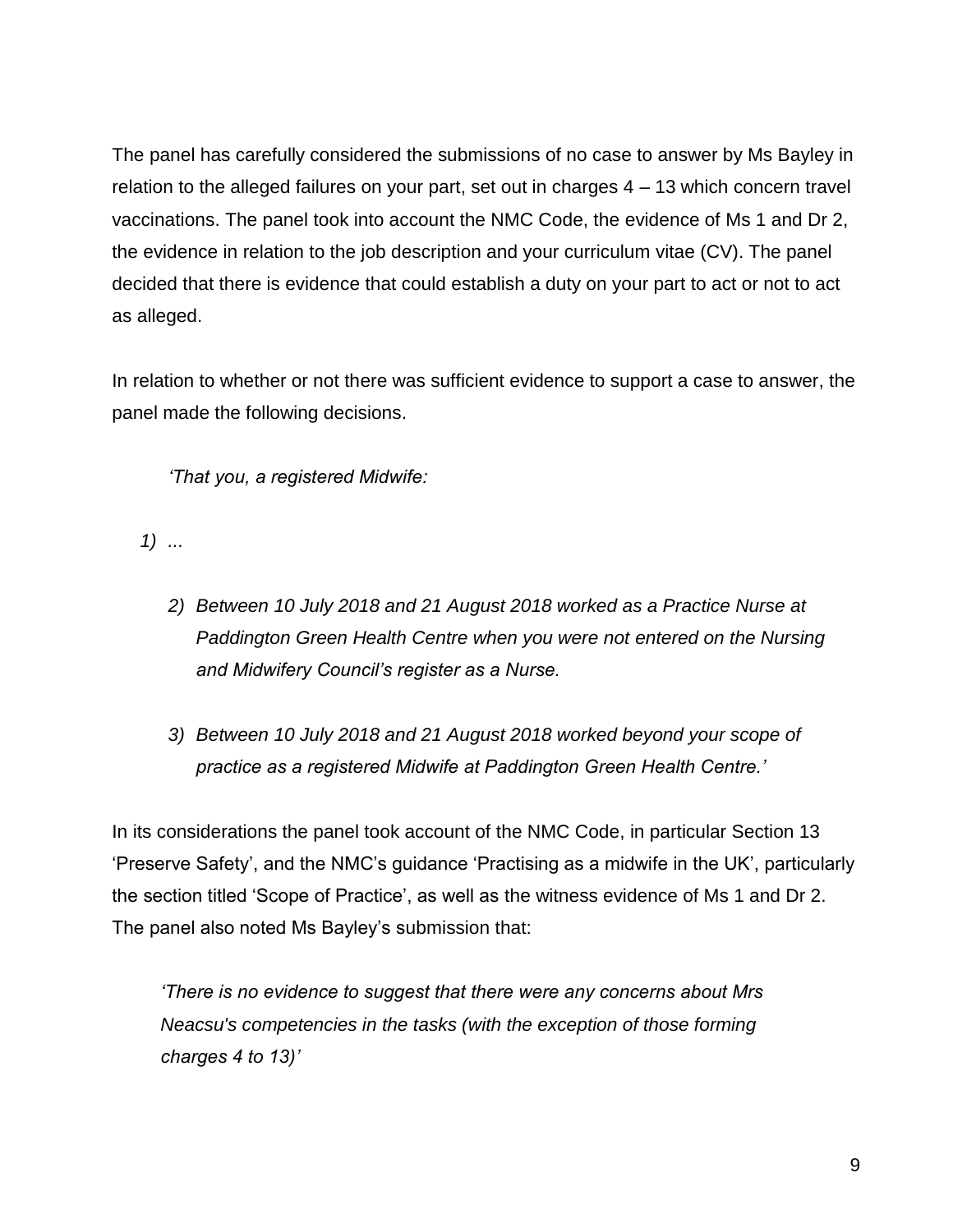The panel considered charges 4 to 13 to be a significant number of allegations all illustrative of concerns around your competencies, and relevant to the issue of your scope of practice.

The panel decided that there is a case to answer in respect of charge 3. What weight the panel gives to any evidence remains to be determined at the conclusion of all the evidence.

Given that the panel has decided that there is a case to answer for charge 3, Ms Bayley's application for no case to answer in respect of impairment in charge 2 falls away at this stage.

*4) On 31 July 2018 at a consultation with Patient A:-*

*a) failed to advise the patient that they should receive a typhoid vaccination.*

The panel took account of the evidence before it, including the consultation record for Patient A, where there was no record of advice given. In view of the evidence, the panel decided that there is a case to answer in relation to Charge 4a. What weight the panel gives to any evidence remains to be determined at the conclusion of all the evidence.

> *b) failed to administer a typhoid vaccination or to record why that vaccination was not administered.*

The panel took into account the evidence before it including the witness statement of Dr 2 which stated:

*'The registrant should have recommended the typhoid vaccine to Patient A, administered it, if consent was provided, and then recorded this. Had the patient refused the vaccine or the registrant not given it, the registrant should have recorded the reason why.'*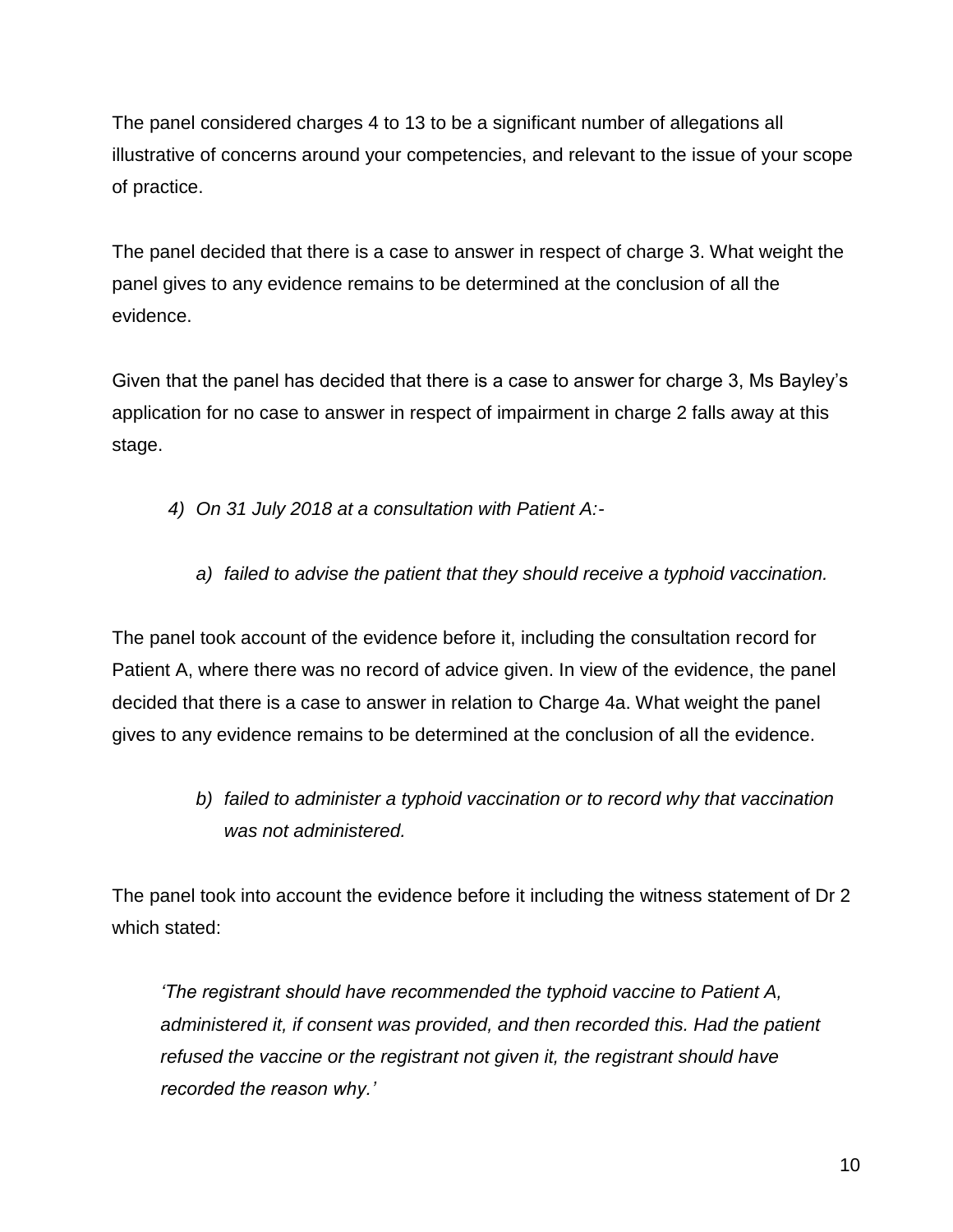The panel was of the view that there was sufficient evidence to support the first element of Charge 4b and that there is a case to answer.

- *5) ... a) ... b) ...*
- *6) On 12 July 2018 at a consultation with Patient C:*
	- *a) failed to advise the patient that they should receive a yellow fever vaccination or record any such advice.*

The panel bore in mind your admission that you failed to record that you advised Patient C as to the yellow fever vaccination. It also took account of the witness evidence and the patient notes, where it is indicated that Patient C was travelling to Sudan with Patient D and E. Dr 2 stated that yellow fever vaccination was, at the time, recommended for travel to Sudan, therefore, Patients C, D and E should have been advised by you to receive the vaccine.

The panel decided that there was sufficient evidence to support the first element of charge 6a and it was not prepared to accede to an application of no case to answer.

> *b) failed to administer a yellow fever vaccination or record why that vaccination was not administered.*

The panel bore in mind that Dr 2, in her written statement, has not suggested that you should have administered the yellow fever vaccination, only that you should have advised it. The panel reached the view that the evidence in relation to charge 6b is tenuous and, therefore, there was not a realistic prospect that it could find the facts of the first element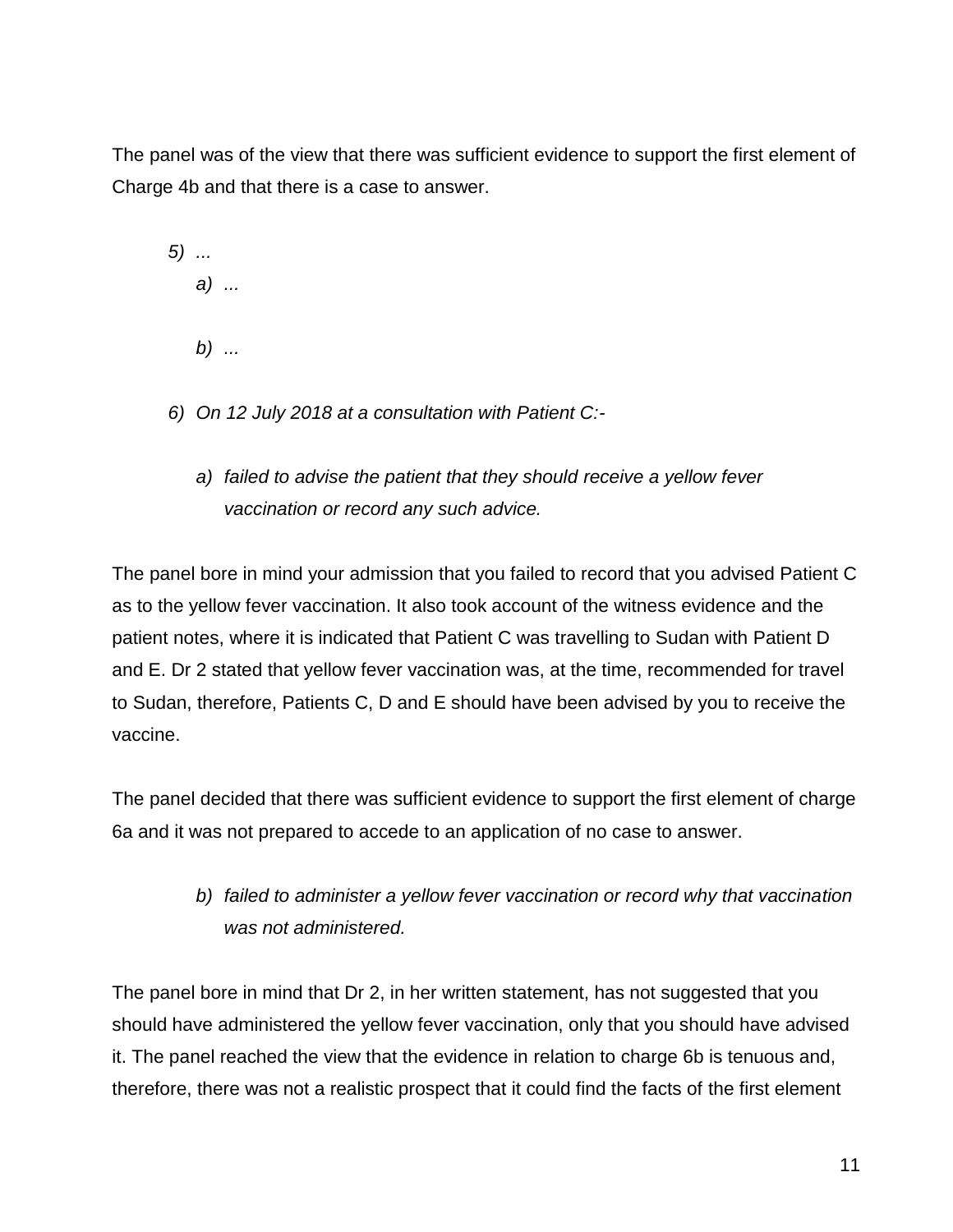of charge 6b proved. The panel found that there was no case to answer for the first element of charge 6b.

*c) ...*

- *7) On 12 July 2018 at a consultation with Patient D:*
	- *a) failed to advise the patient's parent that the patient should receive a yellow fever vaccination or record any such advice.*

The panel was of the view that for the same reasons as given above in relation to charge 6a, there was sufficient evidence to support charge 7a at this stage and, as such, it was not prepared, based on the evidence before it, to accede to an application of no case to answer.

> *b) failed to administer a yellow fever vaccination or record why that vaccination was not administered.*

The panel noted your admission to failing to record that you administered a yellow fever vaccination. Taking account of all the evidence before it, and for the same reasons noted above at 6b, the panel decided that there was not a realistic prospect that it would be able to prove that you failed to administer a yellow fever vaccination. The panel therefore decided to accede to an application of no case to answer.

*c) ...*

*8) On 12 July 2018 at a consultation with Patient E:-*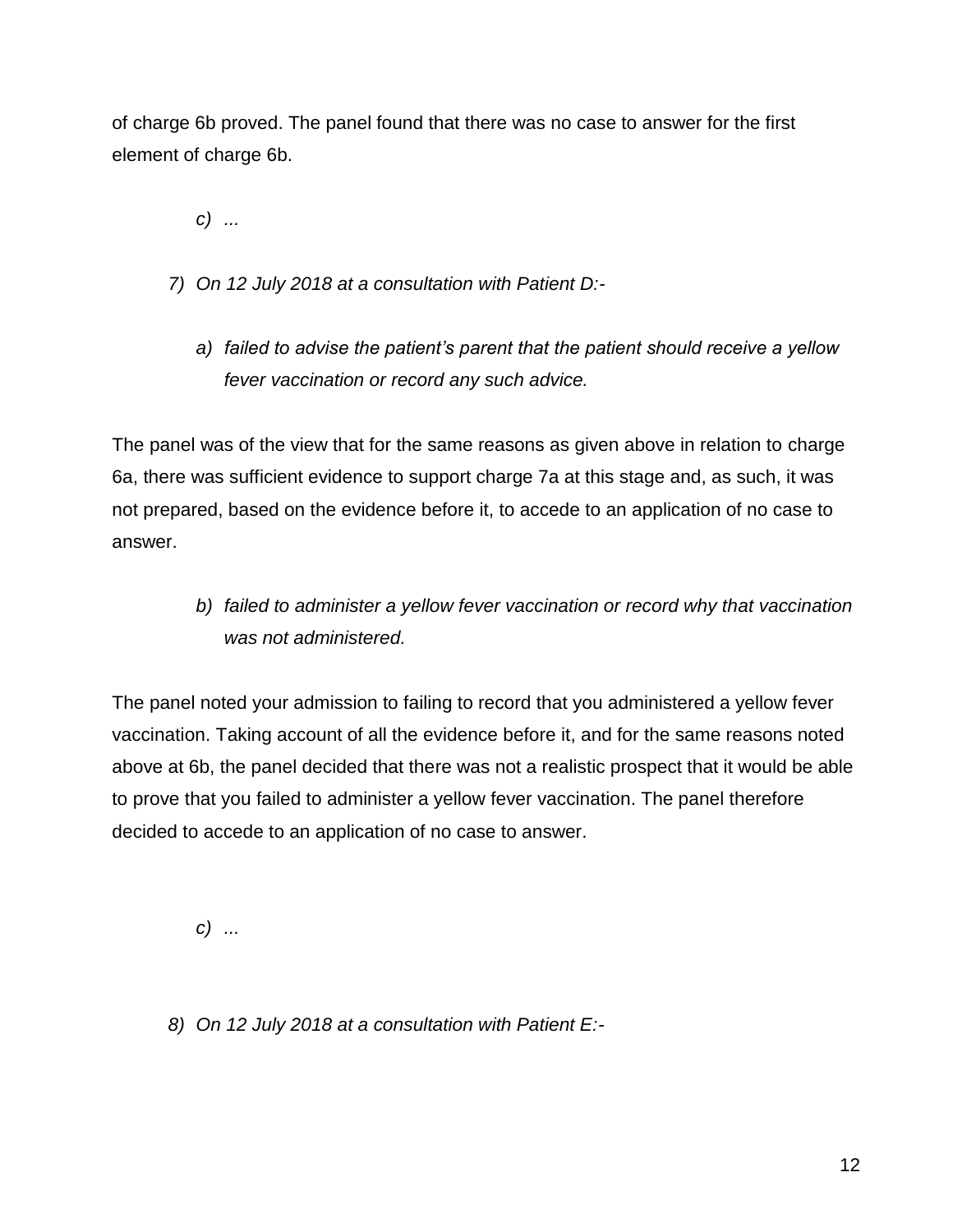*a) failed to advise the patient's parent that they should receive a yellow fever vaccination or record any such advice.*

The panel was of the view that for the same reasons as given above in relation to charge 6a, there was sufficient evidence to support charge 8a at this stage and, as such, it was not prepared, based on the evidence before it, to accede to an application of no case to answer.

> *b) failed to administer a yellow fever vaccination or record why that vaccination was not administered.*

The panel noted your admission to failing to record that you administered a yellow fever vaccination. Taking account of all the evidence before it, and for the same reasons noted above at 6b, the panel decided that there was not a realistic prospect that it would be able to prove that you failed to administer a yellow fever vaccination. The panel therefore decided to accede to an application of no case to answer.

*c) ....*

*9) On 24 July 2018 at a consultation with Patient F failed to identify and/or record, which country the patient was travelling to so that the correct vaccination advice could be provided to the patient.*

The panel took account of Patient F's records in which only Africa the continent, had been recorded as the area of travel. The panel also took into account the evidence of Dr 2 who stated that you should have specified which country in Africa Patient F was travelling to so that the correct vaccination advice could be provided to the patient. The panel decided that there was sufficient evidence to support a case to answer for the first element of this charge.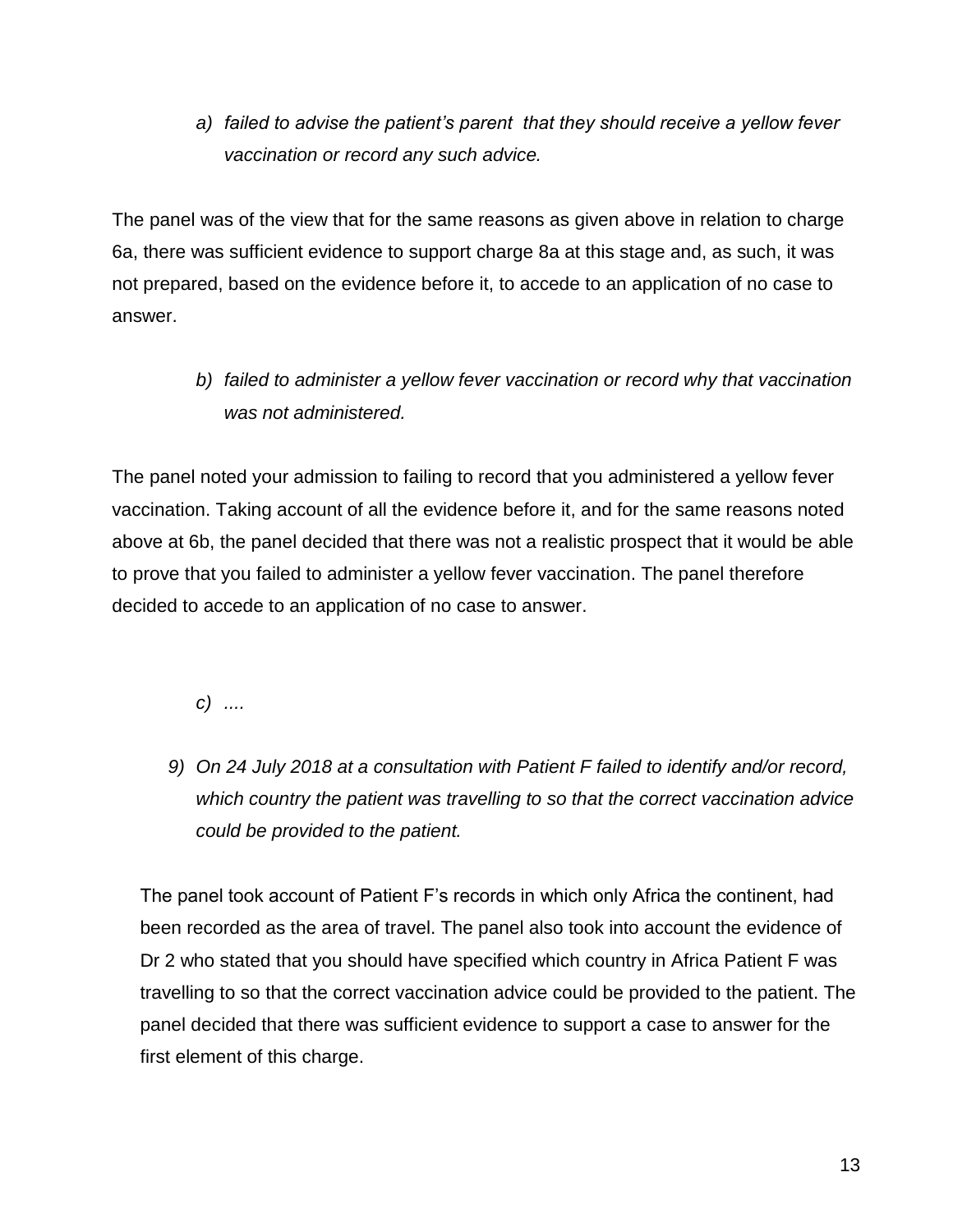*10) ...*

*11) On 20 July 2018 at a consultation with Patient H:-*

*a) failed to administer, or record the administration of, a Hepatitis A vaccination; or*

The panel took account of Patient H's record as well as the witness statement of Dr 2, in which she stated:

*'The template ... indicated that hepatitis A is recommended for travel to the Philippines, however, there is no record to indicate that the vaccine was actually administered nor is there a record as to why it was not.'*

The panel was of the view that on the evidence before it, there is a case to answer in relation to Charge 11a.

*b) ...*

*12) On 17 July 2018 at a consultation with Patient I:-*

*a) failed to administer, or record the administration of, a Hepatitis A vaccination; or*

The panel took account of the patient records as well as the witness statement of Dr 2, in reference to Patients I and J, in which she stated:

*'It appears ... that the vaccine was recommended for both patients but there is no record as to whether or not it had been given. The registrant should have either given the vaccination to both patients and recorded this in their respective records or, if the vaccine was not in stock, recorded this and made*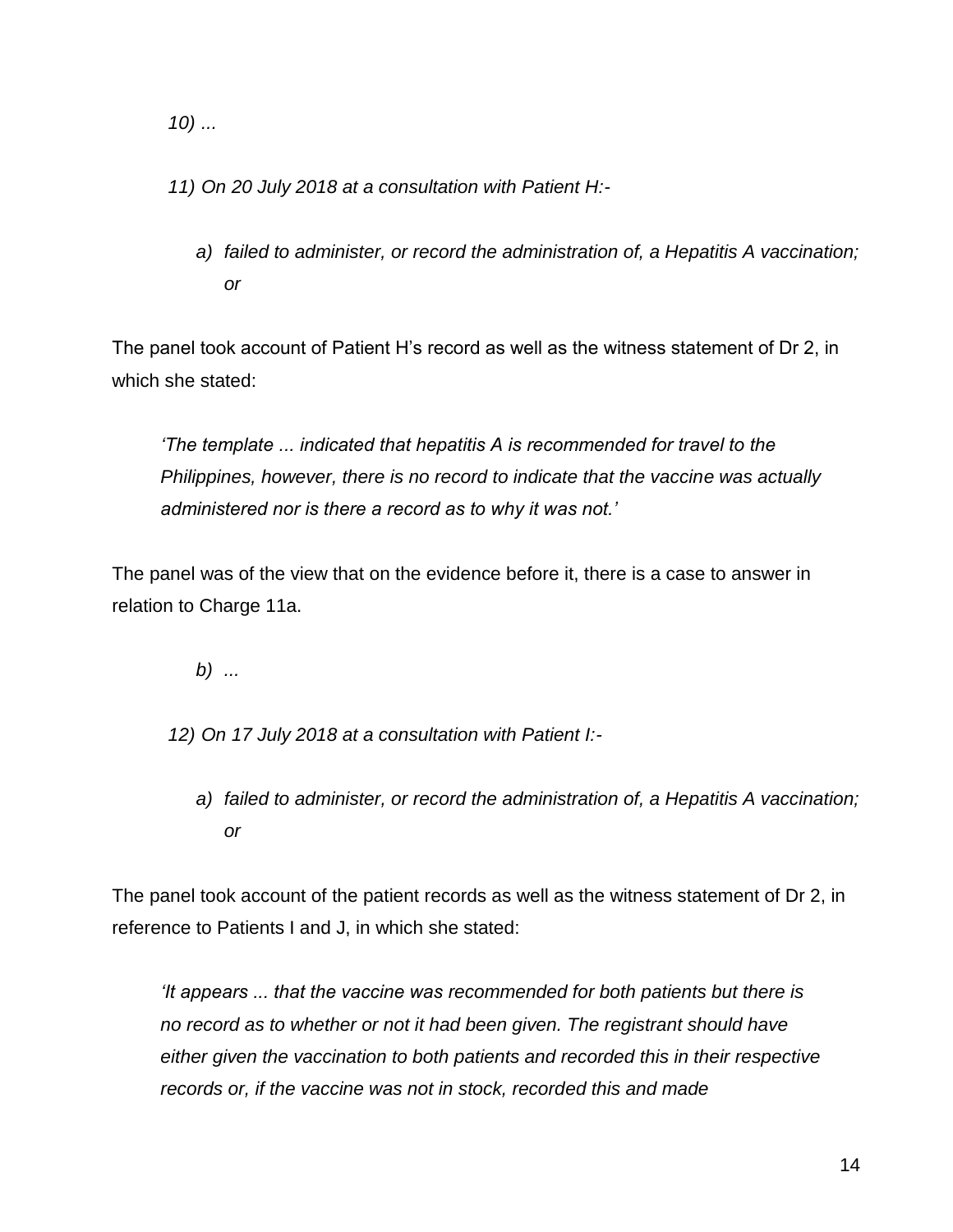*arrangements for the patients to return and have the vaccine when it was available.'*

The panel was of the view that there were several strands of evidence that could support this charge. On the evidence before it, the panel decided not to accept the application of no case to answer in relation to Charge 12a.

*b) ...*

*13) On 17 July 2018 at a consultation with Patient J:-*

*a) Failed to administer, or record the administration of, a Hepatitis A vaccination; Or*

For the same reasons as set out above in relation to Charge 12a, the panel was of the view that there was sufficient evidence that could support Charge 13a. The panel therefore decided that there is a case to answer in respect of Charge 13a.

*b) ...*

# **Application to adjourn**

Subsequent to announcing its decision as to Ms Bayley's submissions on no case to answer, the panel heard an application to adjourn.

The application was made by Ms Bayley on the basis that [PRIVATE] would not be able to give evidence in the time remaining in which to conclude this hearing. Ms Bayley therefore requested that the hearing be adjourned until such time that [PRIVATE], and that a resuming hearing is listed for five days.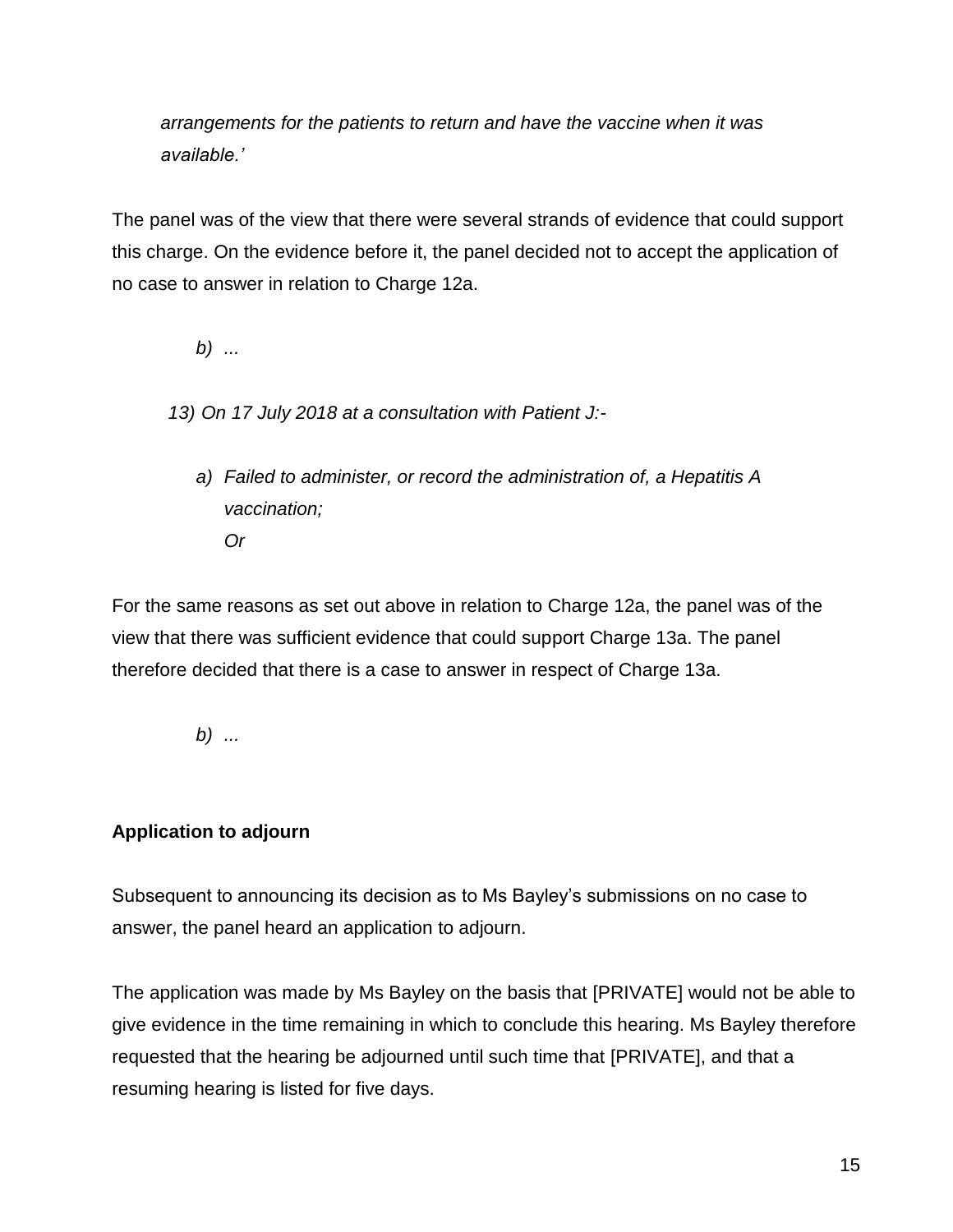Mr Bardill supported the adjournment application.

The panel accepted the advice of the legal assessor.

The panel took account of Ms Bayley's submissions and considered that in view of your circumstances it would not be fair to you for the hearing to proceed. The panel therefore decided to adjourn until such time that [PRIVATE].

#### **Hearing resumed - 28 March 2022**

#### **Background**

You entered the NMC register as a registered midwife on 11 August 2016. In December 2016 you commenced working as a Health Care Assistant (HCA) post at Hendon Way Surgery.

In April 2017 you commenced employment at Hendon Way Surgery as a practice midwife alongside your role as an HCA. In July 2017 until April 2018, you were additionally employed by the Welcome GP practice as a locum midwife to undertake smear tests.

On 13 February 2017 you applied for registration as a registered nurse via the European Union (EU) route. On 14 October 2017 the NMC advised you that your application to join the register as a registered nurse had been closed due to outstanding documents. In July 2018 you commenced employment as a practice nurse at Paddington Green Health Centre ('the Practice').

The NMC received two referrals, the first came from the Care Quality Commission (CQC) on 21 December 2017 and the second from the practice on 23 August 2018.

#### **Decision and reasons on facts**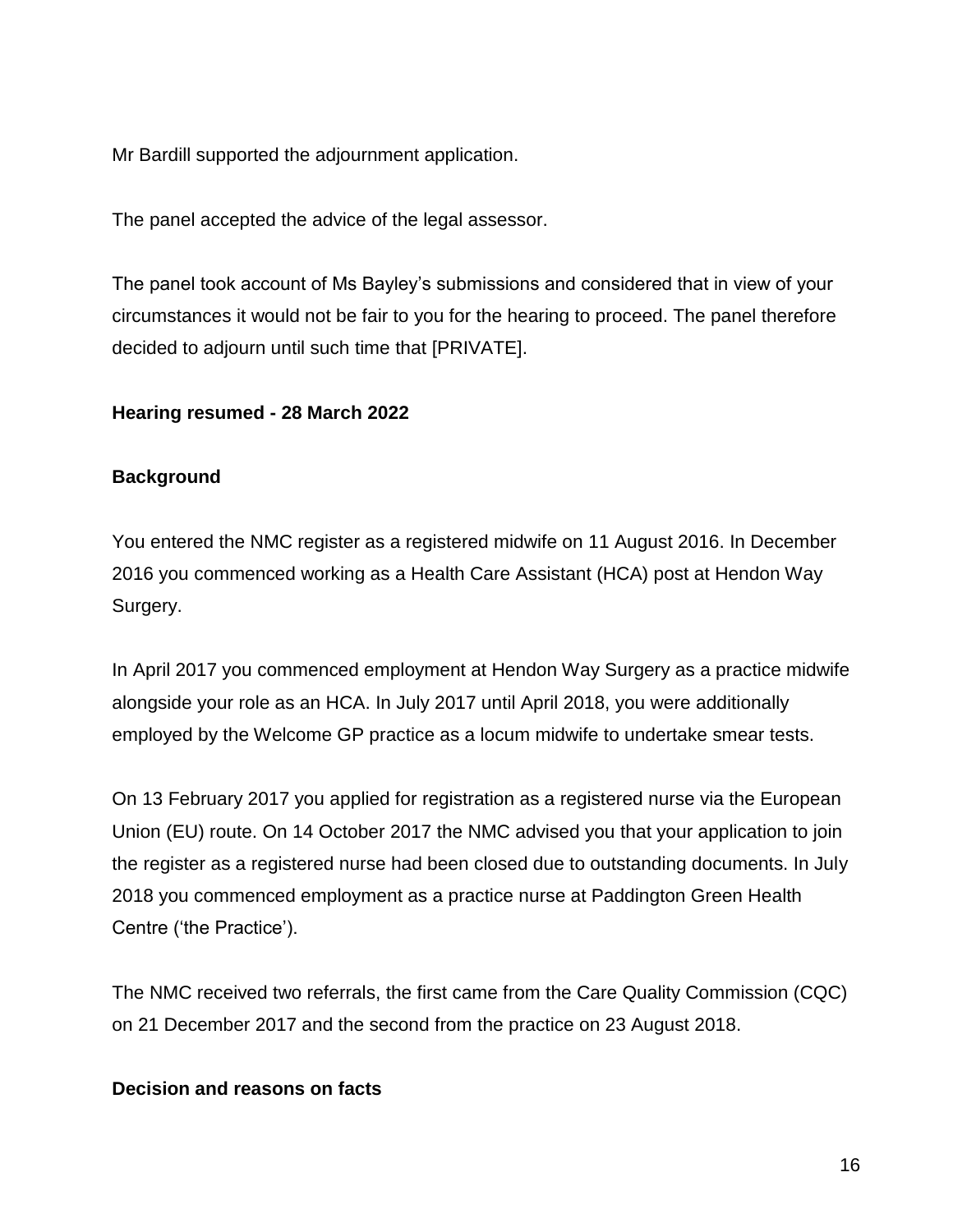The panel has already found charges 6c, 7c, 8c, 10, 11b, 12b & 13b proved in their entirety, by way of your admissions. It has also found elements of charges 4b, 6a, 6b, 7a, 7b, 8a, 8b & 9 proved on the basis of your admissions.

In reaching its decisions on the disputed charges, the panel took into account all the oral and documentary evidence in this case together with the submissions made by both Ms Bayley, on your behalf, and Mr Edenborough (on behalf of the NMC).

The panel was aware that the burden of proof rests on the NMC, and that the standard of proof is the civil standard, namely the balance of probabilities. This means that a fact will be proved if a panel is satisfied that it is more likely than not that the incident occurred as alleged.

The panel heard evidence from the following witnesses called on behalf of the NMC:

- Ms 1- Practice Manager at Paddington Green Health Centre;
- Dr 2 Registered General Practitioner at Paddington Green Health Centre.

The panel also heard evidence from you under oath.

Before making any findings on the facts, the panel took account of all of the evidence before it and accepted the advice of the legal assessor. The panel then considered each of the disputed charges and made the following findings:

# **Charge 1**

*1) Do not have the necessary knowledge of English to practise safely and effectively.*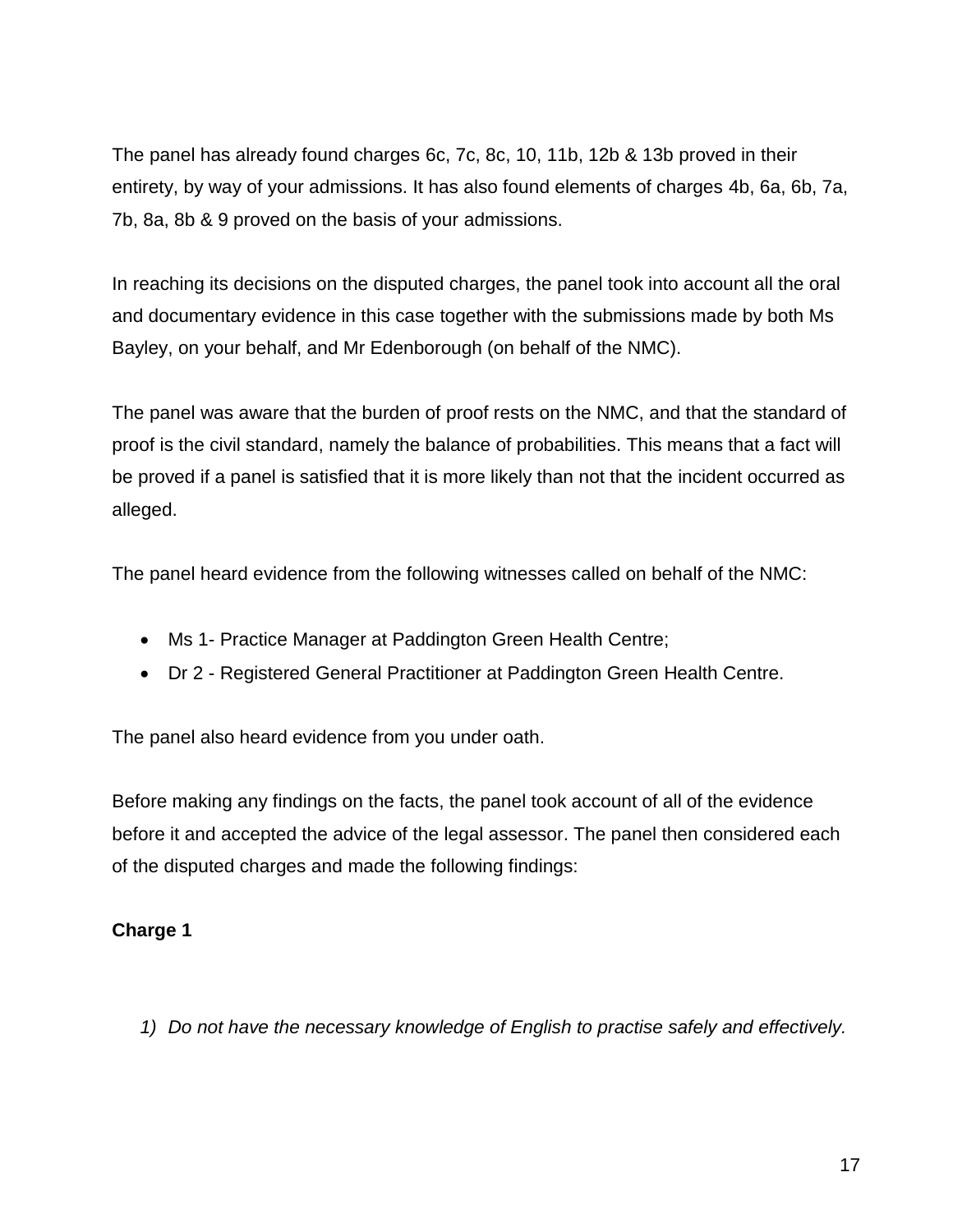In relation to charge 1, the panel took account of all of the evidence before it, in particular your IELTS test results from 10 October 2018.

The panel took account of the positive evidence from your employer around your proficiency of the English Language, and it also bore in mind that there was no evidence of concerns raised by your colleagues or patients at the time you were practising in the UK. It also took note of the studies you have undertaken at an advanced level in the medium of the English language but it considered that these did not concern healthcare.

In relation to the IELTS test the panel noted your evidence that you resented having to take the test and that you were nervous. However, the result of the test, in the panel's view, demonstrated a '*bad fail'* rather than a '*near miss'*. It is not disputed that in the intervening period you have not taken a further test. The panel bore in mind that since 2019 you have been unable to practise in the UK as a midwife, and further, apart from a period of three months you have not been in the UK for several years.

Taking all of these matters into account, particularly your failure to achieve the required IELTS score, the panel found charge 1 proved.

# **The panel found Charge 1 Proved.**

# **Charge 2**

*2) Between 10 July 2018 and 21 August 2018 worked as a Practice Nurse at Paddington Green Health Centre when you were not entered on the Nursing and Midwifery Council's register as a Nurse.*

The panel took account of the job description for the role of Practice Nurse which had been sent by the practice to the agency. The panel accept your evidence that you did not have sight of the job description. The panel accept your evidence that whilst working at the practice you introduced yourself to colleagues and service users as a practice midwife, and at no stage sought to mislead anybody with regard to your status. However, the panel is satisfied that the practice employed you as a practice nurse and that is the role you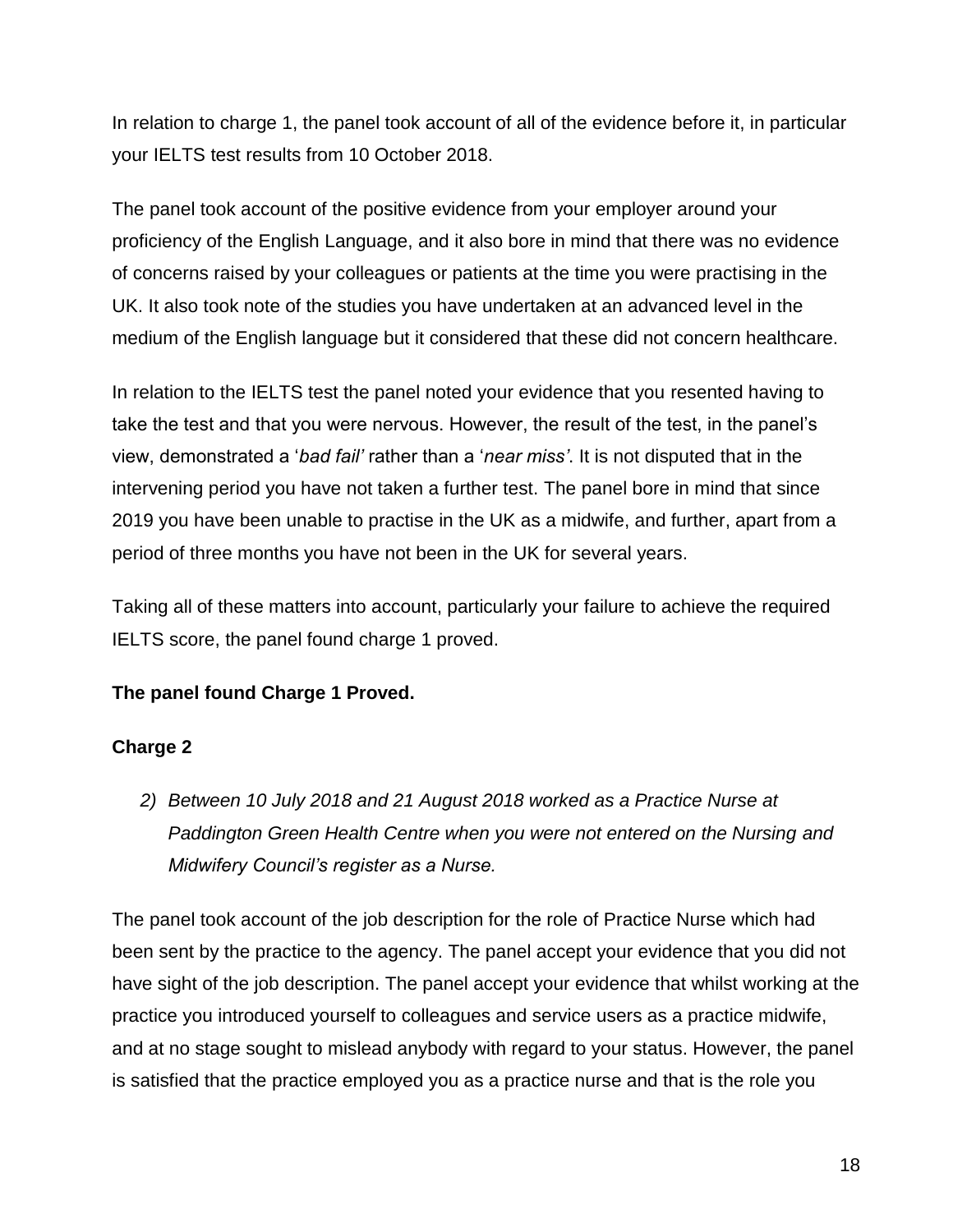undertook. It is not in dispute that you were not entered on the NMC register as a nurse. This charge is therefore found proved as a matter of fact.

### **The panel found Charge 2 proved**

## **Charge 3**

*3) Between 10 July 2018 and 21 August 2018 worked beyond your scope of practice as a registered Midwife at Paddington Green Health Centre.*

The panel took account of the NMC's definition of a midwife's scope of practice:

*'A midwife's 'scope of practice' might be taken to mean 'the range of things that the midwife has the skills, knowledge and proficiency to do' and it should not be confused with 'protected function' which means 'something that only midwives can legally do.* 

*The standards of proficiency and the Code are important factors in thinking about scope of practice. A midwife's scope of practice may change depending on the nature of their roles and the learning they have undertaken. The Code requires midwives not to practise outside of their skills, knowledge or competence. It is important that providers of maternity services are mindful of this professional duty when they deploy midwives'.*

The panel noted that you were able to evidence that you were competent to carry out all of the tasks that you undertook at the practice. The panel also accepted your oral evidence that you always introduced yourself as a practice midwife.

Midwifery is a protected title, and there was no evidence before the panel that you undertook any task that you should not have under the title of midwifery. In your case, you have certificates to evidence that you are competent in all of the tasks that you undertook, the panel determined that you did not act outside of your scope of practice as a midwife.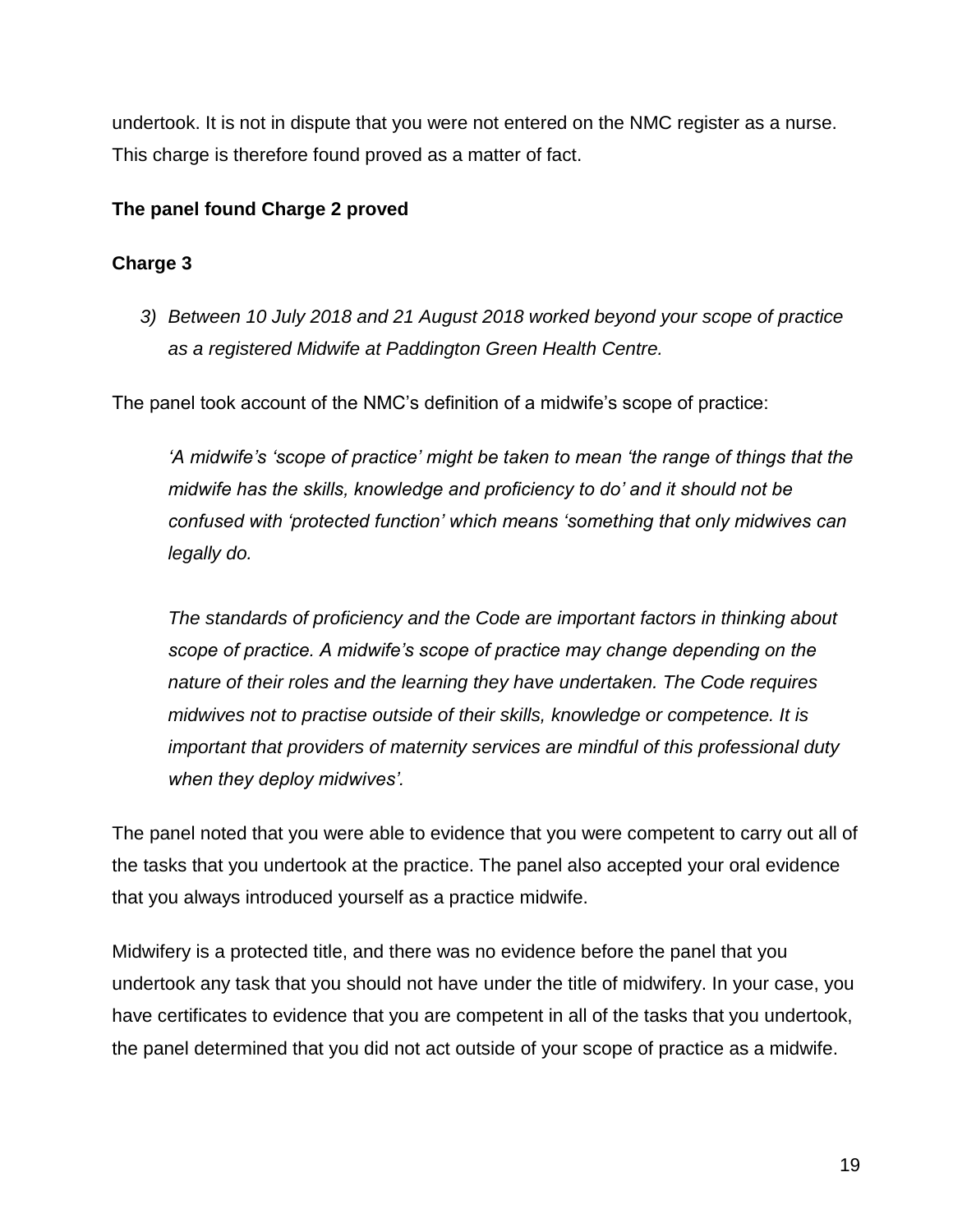Somebody acting outside their scope of practice would be working without proper training or certification, which you did not. You shared your qualifications with the practice and at no time did you represent yourself as a registered nurse.

The panel was not satisfied that you worked beyond your scope of practice.

# **The panel found Charge 3 not proved.**

### **Charge 4**

*4) On 31 July 2018 at a consultation with Patient A:-*

### **Charge 4 a**

*a) failed to advise the patient that they should receive a typhoid vaccination.*

The panel took account of the evidence before it, including the consultation record for Patient A. The panel noted that the consultation record for Patient A states that a typhoid vaccination was recommended. The panel also accepted your oral evidence, which it considered to be detailed and consistent, that having advised on the typhoid vaccine, you recorded that you recommended it. During your lengthy oral evidence to the panel you consistently reported that you advised patients by discussing the key points from the relevant website, and then recording that the vaccine had been recommended. The panel noted that neither you nor Patient A could recall the consultation in detail.

On the evidence before it the panel found Charge 4a not proved.

**The panel found Charge 4a not proved.** 

# **Charge 4b**

*b) failed to administer a typhoid vaccination or to record why that vaccination was not administered.*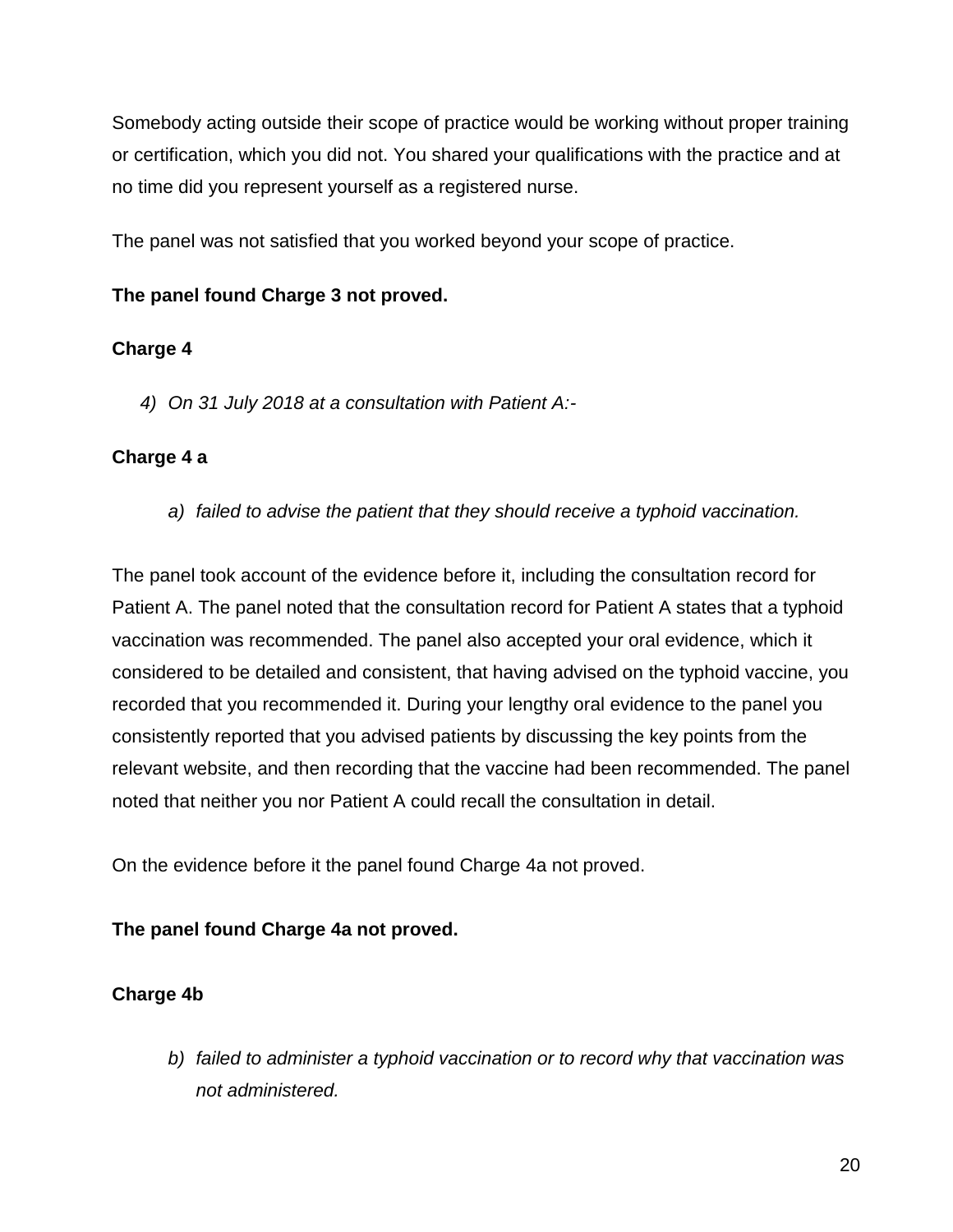You admitted that you did not record why a typhoid vaccine was not administered to Patient A.

The panel determined that the NMC had not provided sufficient evidence that Patient A ought to have received a typhoid vaccination. There was no evidence before the panel that a typhoid vaccination was required for travel to Ethiopia at the time of the consultation. Further, the panel accepted your oral evidence that the vaccination was only one to be considered. The panel determined that in the absence of a requirement for Patient A to have received the typhoid vaccine, there cannot have been a duty on you to administer the vaccine.

**The panel found Charge 4b proved only in relation to your admission to failing to record why the vaccine was not administered.** 

#### **Charge 5**

*5) On 31 July 2018 at a consultation with Patient B:-*

### **Charge 5a**

*a) failed to advise the patient that they should receive a Meningitis ACWY vaccination.*

In relation to charge 5a the panel took account of all of the evidence before it, in particular Patient B's Consultation Information Sheet and the oral evidence of Dr 2.

Patient B's Consultation Information Sheet does not indicate whether or not a meningitis vaccine had been advised.

Dr 2 in her oral evidence was clear that Patient B ought to have received the meningitis vaccine. In response to questions by the panel Dr 2 set out that the time period for Patient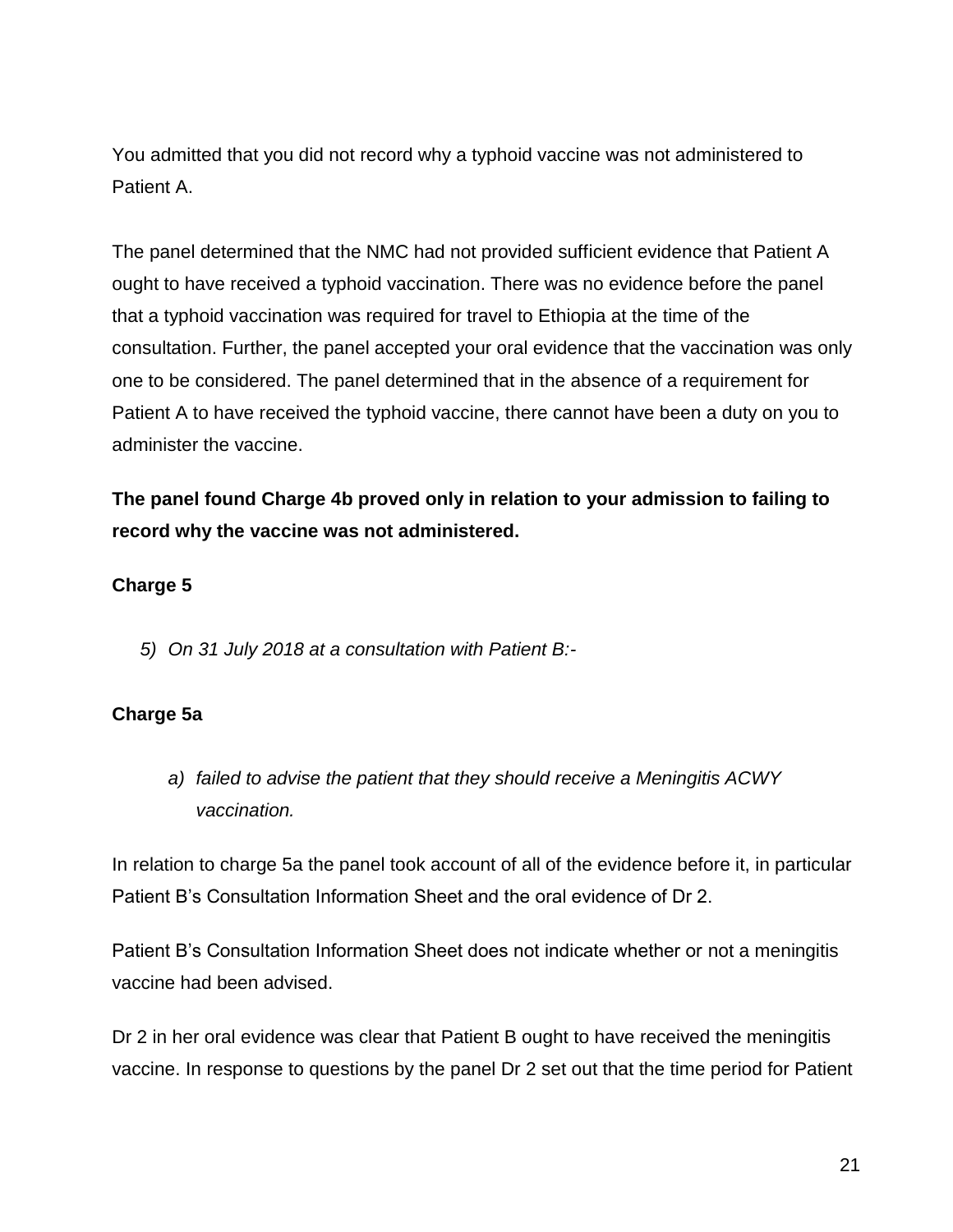B's previous meningitis vaccine to be effective had passed, and therefore he was due to receive a booster of the meningitis vaccine.

The panel noted your evidence that you were unaware of the precise date of Patient B's previous vaccination and therefore whether the booster was due at the time of the telephone consultation. However, Dr 2's evidence was that the date was March 2013 and by any calculation was outside the 5 year immunity period.

The panel bore in mind that Dr 2 was an experienced GP. In view of her evidence that Patient B ought to have received the meningitis vaccine and given that in your written response and oral evidence, you thought the vaccine was not required at the time of the consultation, the panel found Charge 5a proved.

# **The panel found Charge 5a proved.**

# **Charge 5b**

*b) failed to administer a Meningitis ACWY vaccination or record why that vaccination was not administered.*

Again, the panel took account of Patient B's Consultation Information Sheet. The sheet indicates that the consultation took place via telephone, which is consistent with the oral evidence that you gave. Given that the consultation took place via telephone, the panel determined that the meningitis vaccine could not have been administered. Further, the panel finds that you were not under a duty to record not administering a vaccine during a telephone consultation.

# **The panel found Charge 5b not proved.**

# **Charge 6**

*6) On 12 July 2018 at a consultation with Patient C:-*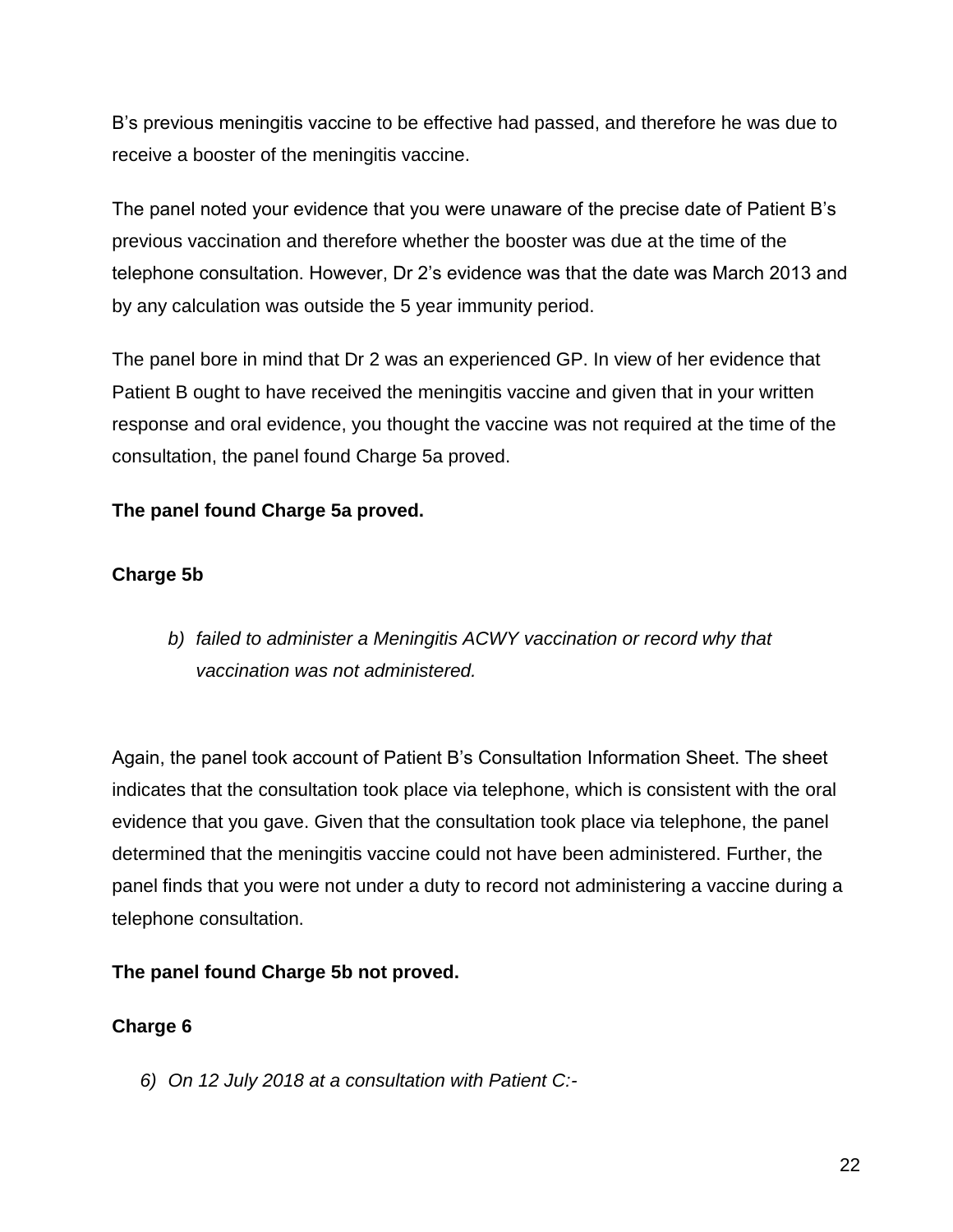# **Charge 6a**

*a) failed to advise the patient that they should receive a yellow fever vaccination or record any such advice.*

You admitted that you failed to record any such advice. The panel noted that Patient C is the parent of Patients D and E.

The panel considered whether there was insufficient evidence before it to prove that you failed to advise Patient C that they should receive the yellow fever vaccine.

The panel noted that there was no documentation regarding yellow fever in the patient's notes. The panel took account of your oral evidence in which you stated that you did advise Patient C to have the yellow fever vaccine. The panel considered your oral evidence to be consistent with a note of Patient C's telephone call to the NMC which stated that Patient C believed that the yellow fever vaccination had been recommended and advised.

In view of the evidence before it, the panel determined that the NMC had produced insufficient evidence for it to determine that you failed to advise Patient C that they should receive the yellow fever vaccine.

**The panel found Charge 6a proved only in so far as you failed to record that you advised Patient C that they should receive a yellow fever vaccine.** 

*b) … c) …*

**Charge 7**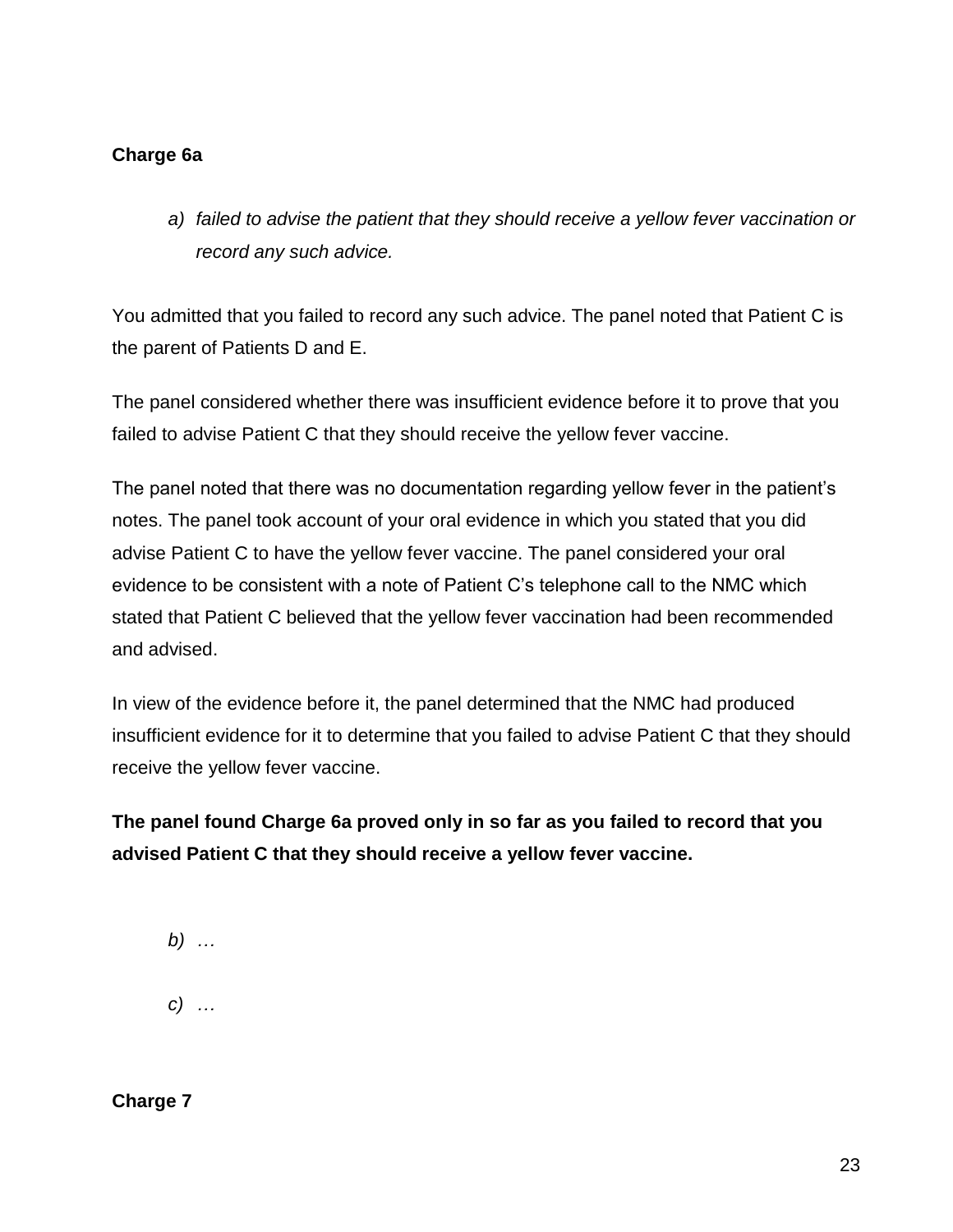*7) On 12 July 2018 at a consultation with Patient D:-*

### **Charge 7a**

*a) failed to advise the patient's parent that the patient should receive a yellow fever vaccination or record any such advice.*

You admitted that you failed to record any such advice.

The panel considered whether there was insufficient evidence before it to prove that you failed to advise Patient D that they should receive the yellow fever vaccine.

The panel noted that there was no documentation regarding yellow fever in the patient's notes. The panel took account of your oral evidence in which you stated that you did advise Patient D's parent that Patient D should have the yellow fever vaccine. The panel considered your oral evidence to be consistent with a note of Patient C's telephone call to the NMC which stated that Patient C believed that the yellow fever vaccination had been recommended and advised for herself and her son, Patient D.

In view of the evidence before it, the panel determined that the NMC had produced insufficient evidence for it to determine that you failed to advise Patient D's parent that Patient D should receive the yellow fever vaccine.

# **The panel found Charge 7a proved only in so far as you failed to record that you advised Patient D's parent that Patient D should receive a yellow fever vaccine.**

*b) …*

*c) …*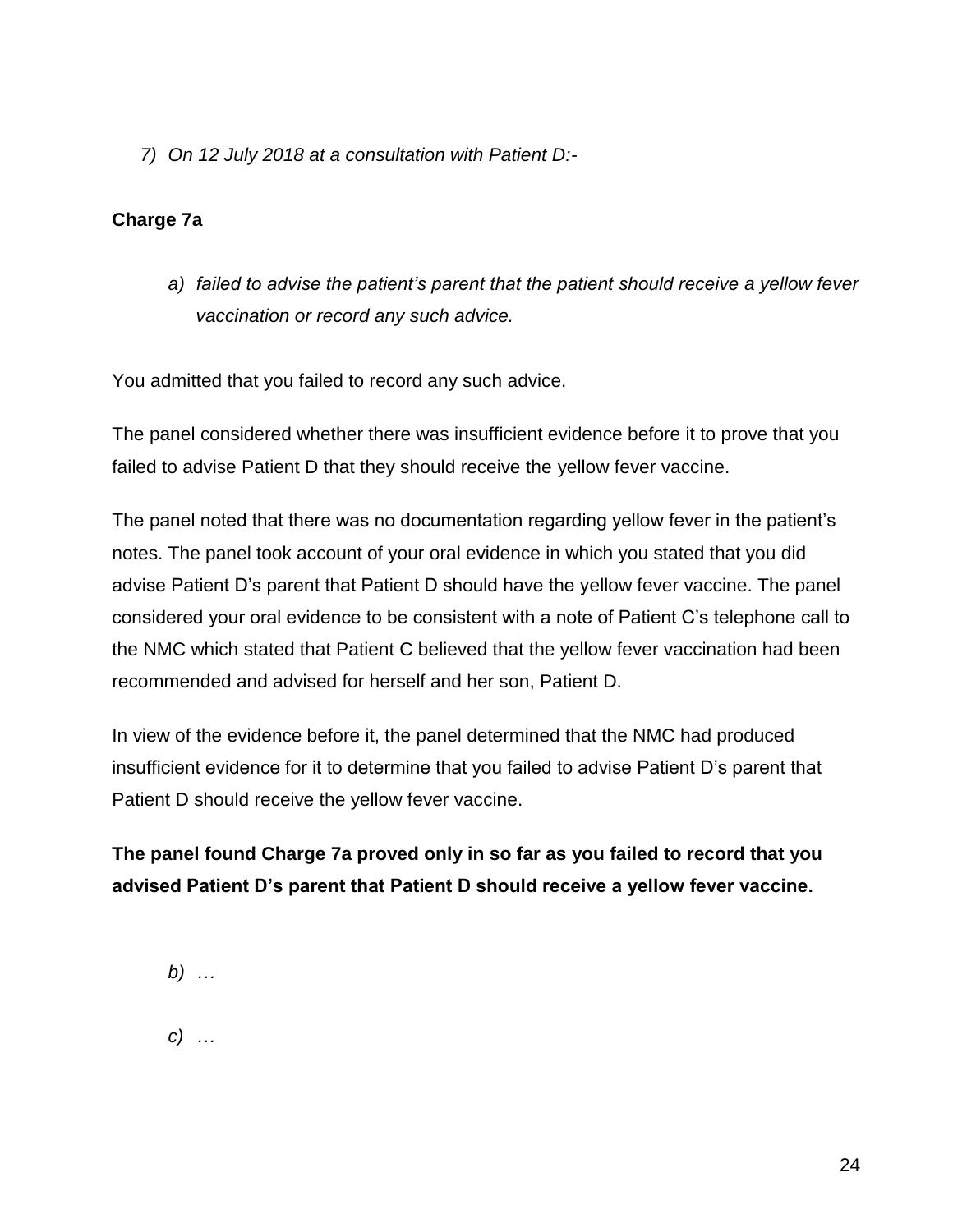### **Charge 8**

*8) On 12 July 2018 at a consultation with Patient E:-*

### **Charge 8a**

*a) failed to advise the patient's parent that they should receive a yellow fever vaccination or record any such advice.*

You admitted that you failed to record any such advice.

The panel considered whether there was insufficient evidence before it to prove that you failed to advise Patient E that they should receive the yellow fever vaccine.

The panel noted that there was no documentation regarding yellow fever in the patient's notes. The panel took account of your oral evidence in which you stated that you did advise Patient E's parent that Patient E should have the yellow fever vaccine. The panel considered your oral evidence to be consistent with a note of Patient E's telephone call to the NMC which stated that Patient E believed that the yellow fever vaccination had been recommended and advised.

In view of the evidence before it, the panel determined that the NMC had produced insufficient evidence for it to determine that you failed to advise Patient E's parent that Patient E should receive the yellow fever vaccine.

# **The panel found Charge 8a proved only in so far as you failed to record that you advised Patient E's parent that Patient E should receive a yellow fever vaccine.**

- *b) …*
- *c) …*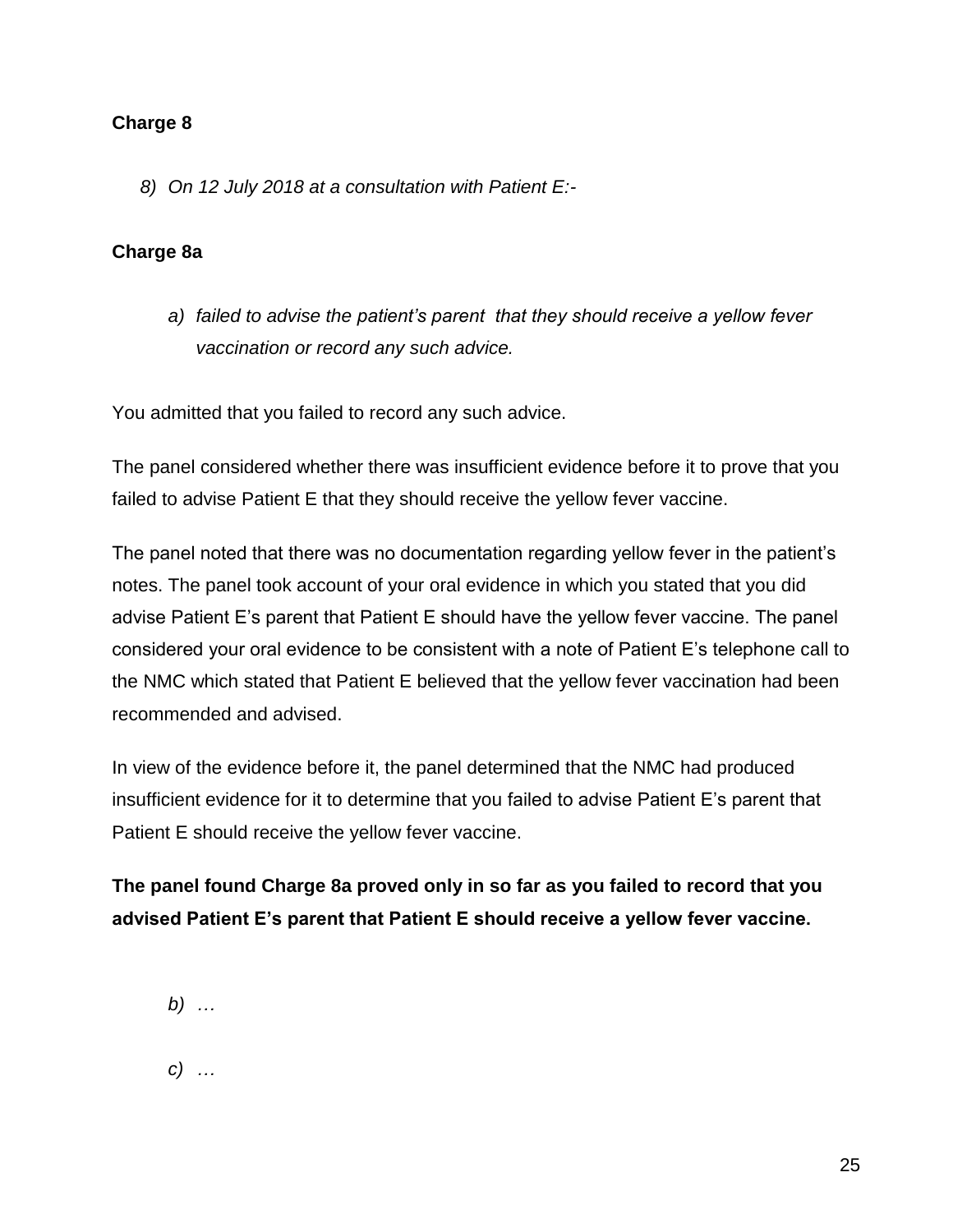### **Charge 9**

*9) On 24 July 2018 at a consultation with Patient F failed to identify and/or record, which country the patient was travelling to so that the correct vaccination advice could be provided to the patient.*

You admitted that you failed to record which country the patient was traveling to, and instead recorded the continent of Africa.

The panel considered whether you failed to identify which country the patient was traveling to. The panel took account of Patient F's consultation sheet as well as your oral evidence in which you stated that the patient was traveling to Nigeria.

The destination on Patient F's consultation sheet is recorded as 'Africa'. However, the panel heard from you and Dr 2 that it was not possible to give advice on vaccinations relevant to specific countries without selecting the specific country on the advice website. The panel accepted your evidence that you must have identified the specific country to be able to give the advice but recorded it incorrectly in the notes as 'Africa'.

**The panel found Charge 9 proved only in that you failed to record which country the patient was traveling to.**

*10) …*

### **Charge 11**

*11) On 20 July 2018 at a consultation with Patient H:-*

**Charge 11a**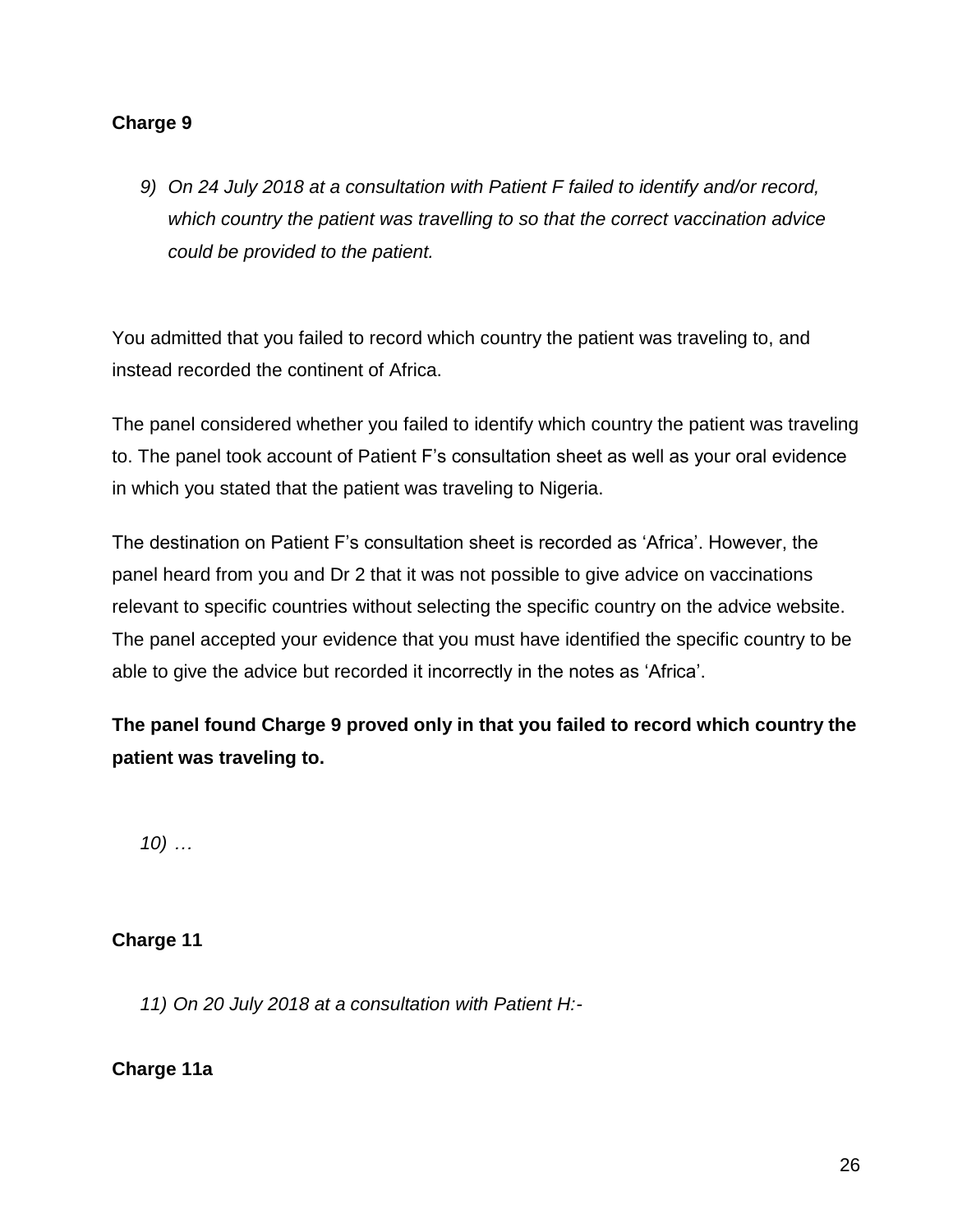*a) failed to administer, or record the administration of, a Hepatitis A vaccination; or*

You admitted that you failed to record the administration of a Hepatitis A vaccination.

The panel considered whether you failed to administer the Hepatitis A vaccination.

The panel took account of your oral evidence in which you stated that you did not administer a Hepatitis A vaccine because there was a national shortage and there was none in stock.

There was consistent documentary and oral evidence before the panel that there were indeed national shortages of the Hepatitis A vaccine at that time. The panel had regard to the witness statement of Ms 1 which read:

*'Four patients were due a Hepatitis A vaccine which was not administered and the registrant had not recorded why. We believed that this was due to a national shortage of the vaccine at the time but it would have been helpful for this to have been recorded.'*

Further, in her oral evidence Dr 2 confirmed that the Hepatitis A vaccine was out of stock frequently in 2018.

The panel consider that the dates on which you are charged with failing to administer Hepatitis A vaccines were consistent with the time period in which there is evidence that there were shortages. On the evidence before it the panel is not satisfied that you failed to administer Hepatitis A vaccines.

### **The panel found Charge 11a not proved.**

*b) …*

**Charge 12a**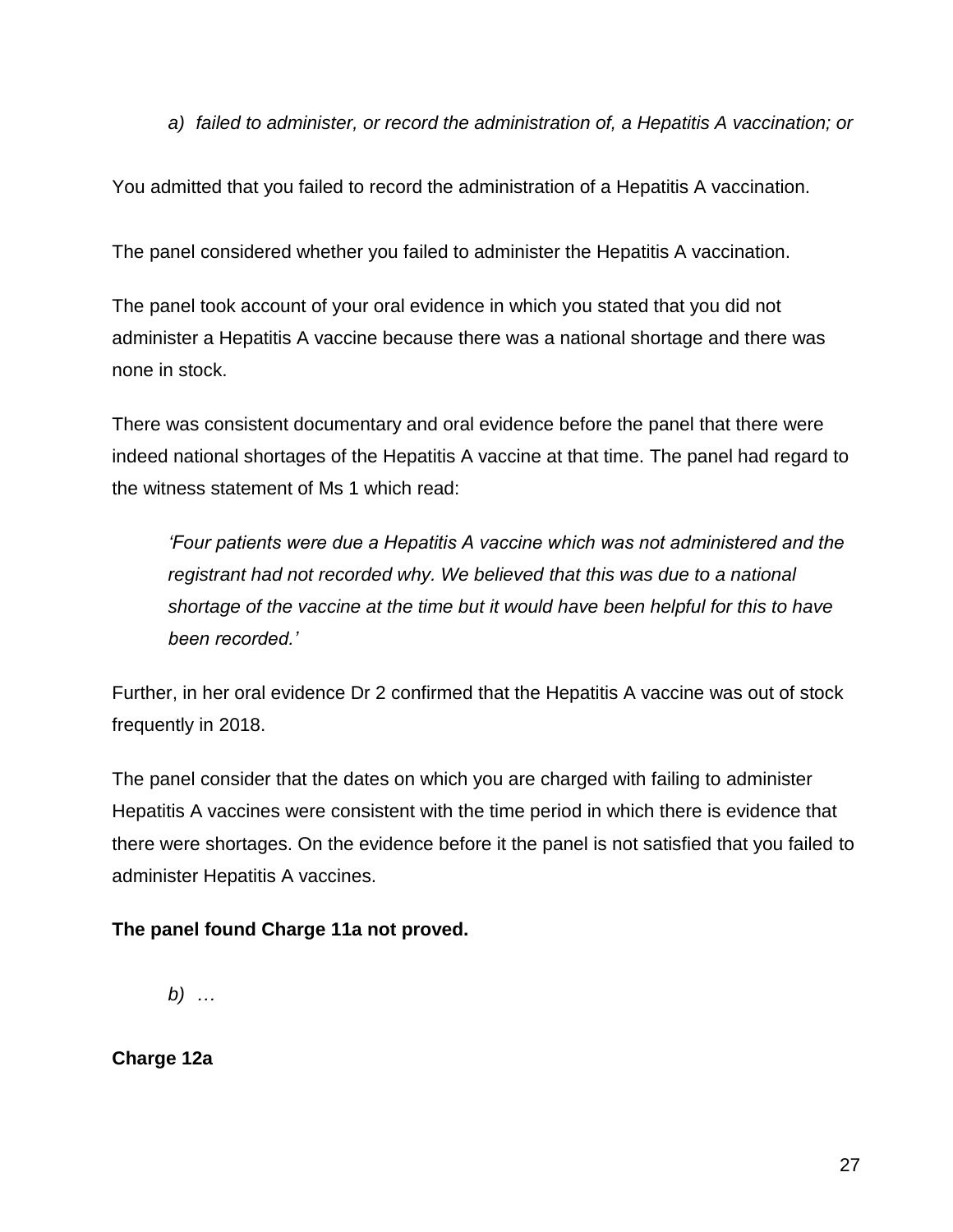*12) On 17 July 2018 at a consultation with Patient I:-*

*a) failed to administer, or record the administration of, a Hepatitis A vaccination; or*

In addition to the reasons set out for Charge 11a, the panel noted the content of a telephone note between the NMC and the parent of Patients I and J in which she stated *'that she thinks the registrant told her that the vaccine was not currently available'.*

### **The panel found Charge 12a not proved.**

### **Charge 13a**

- *1) On 17 July 2018 at a consultation with Patient J:*
	- *a) Failed to administer, or record the administration of, a Hepatitis A vaccination; or*

**The panel found Charge 13a not proved for the same reasons as set out for Charge 12a.** 

# **Fitness to practise**

Having reached its determination on the facts of this case, the panel then moved on to consider, whether the facts, in all charges found proved apart from charge 1, amount to misconduct and, if so, whether your fitness to practise is currently impaired. There is no statutory definition of fitness to practise. However, the NMC has defined fitness to practise as a registrant's suitability to remain on the register unrestricted.

The panel, in reaching its decision, has recognised its statutory duty to protect the public and maintain public confidence in the profession. Further, it has borne in mind that there is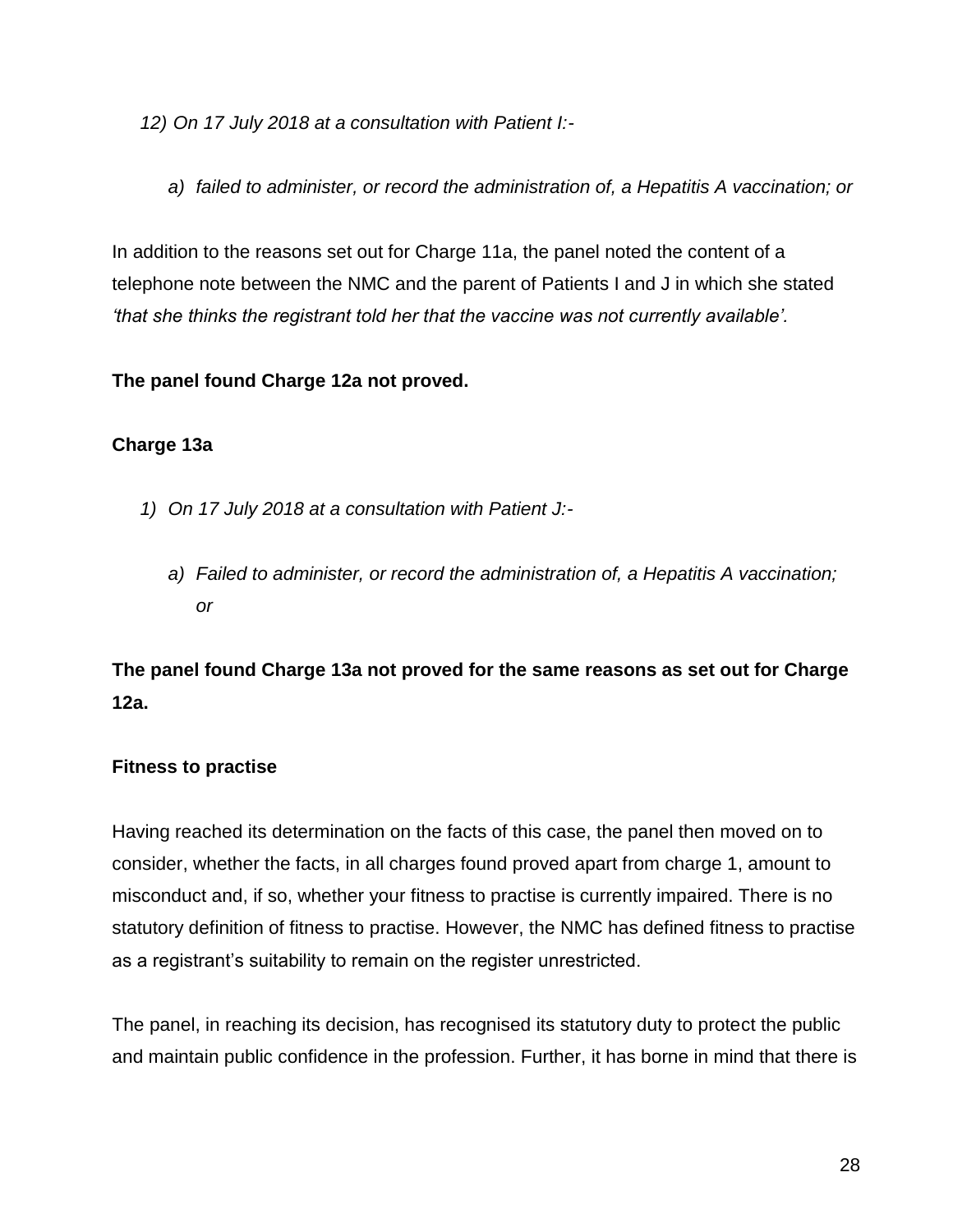no burden or standard of proof at this stage, and it has therefore exercised its own professional judgement.

The panel adopted a two-stage process in its consideration of misconduct. First, the panel must determine whether the facts found proved amount to misconduct. Secondly, only if the facts found proved amount to misconduct, the panel must decide whether, in all the circumstances, your fitness to practise is currently impaired as a result of that misconduct.

#### **Submissions on misconduct and impairment**

Mr Edenborough stated that in relation to charge 1, there could be no misconduct. He submitted however, that the remaining charges did amount to misconduct.

On the issue of impairment Mr Edenborough addressed the panel on the need to have regard to protecting the public and the wider public interest. This included the need to declare and maintain proper standards and maintain public confidence in the profession and in the NMC as a regulatory body. This included reference to the case of *Council for Healthcare Regulatory Excellence v (1) Nursing and Midwifery Council and (2) Grant*  [2011] EWHC 927 (Admin)*.* 

Mr Edenborough highlighted that your failure of the IELTS test in 2018 was a bad one. He also highlighted that since 2018 you have had limited exposure to English and, for these reasons, you must be currently impaired in relation to charge 1 and your lack of knowledge of English.

Mr Edenborough referred the panel to the relevant sections of The Code: Professional standards of practice and behaviour for nurses and midwives (2015) (the Code) which the NMC consider you to have breached. He noted that charges found proved included a lack of accurate record keeping, which, he submitted had potential to impact future decisions around any care provided, and therefore created a risk. In these circumstances, he invited the panel to find your fitness to practise currently impaired.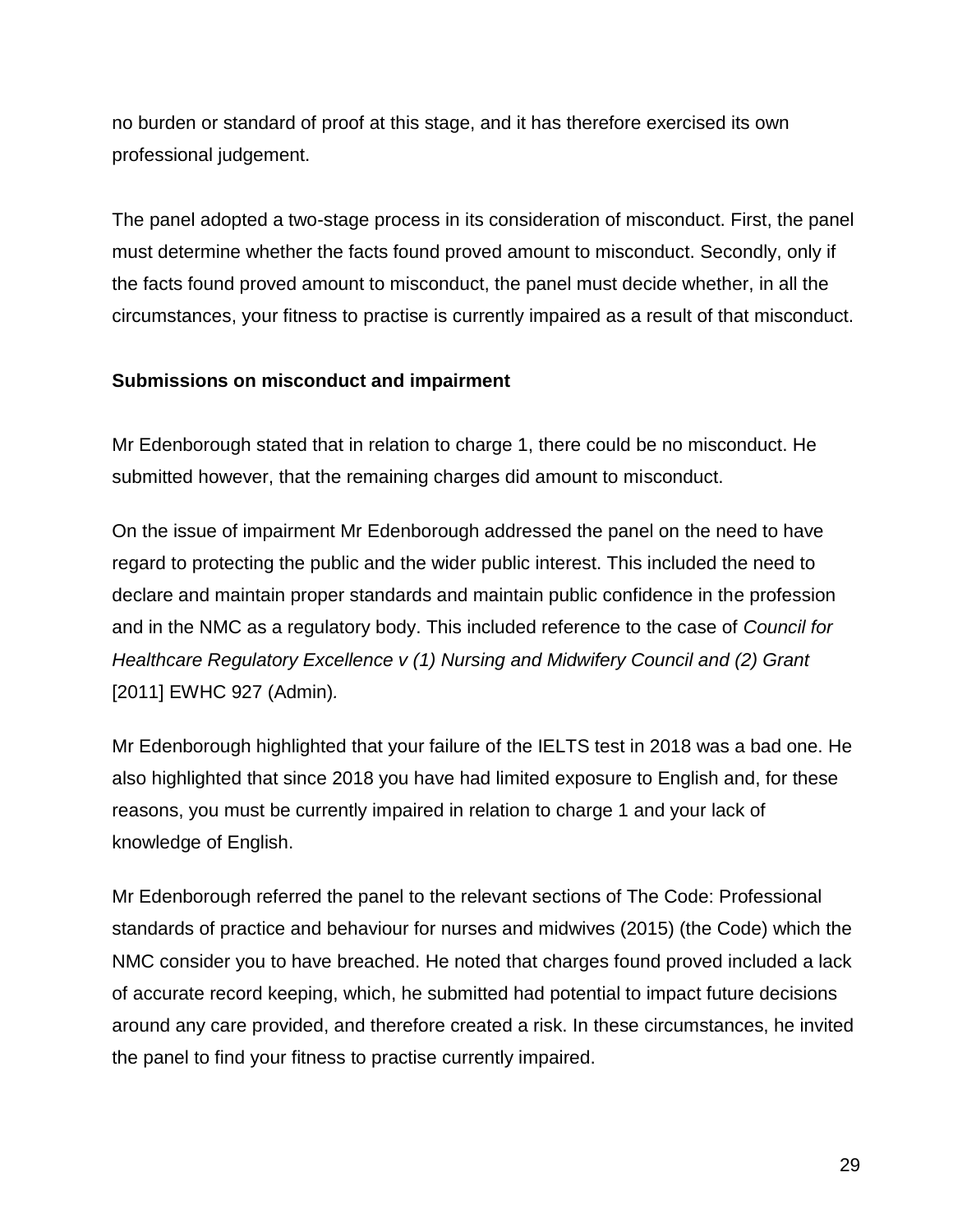Ms Bayley accepted that charge 1 amounted to impairment. Ms Bayley submitted that the clinical allegations do not meet the threshold for serious misconduct. She submitted that the panel should exercise caution around accumulating a number of non-serious findings of misconduct to create serious misconduct.

#### **Decision and reasons on misconduct**

In coming to its decision, the panel had regard to the case of *Roylance v General Medical Council (No. 2)* [2000] 1 AC 311 which defines misconduct as a *'word of general effect, involving some act or omission which falls short of what would be proper in the circumstances.'.*

The panel accepted the advice of the legal assessor who referred to the cases of *CHRE v Grant* and *Schodlok v GMC* [2015] EWCA Civ 769. He advised the panel to be very cautious regarding aggregating a number of instances of non-serious misconduct to amount collectively to serious misconduct.

When determining whether the facts found proved amount to misconduct, the panel had regard to the terms of the Code. The panel was of the view that your actions did fall significantly short of the standards expected of a registered midwife, and that your actions amounted to breaches of the following sections of the Code:

### *6 Always practise in line with the best available evidence*

*To achieve this, you must:* 

*6.1 make sure that any information or advice given is evidence-based, including information relating to using any healthcare products or services;*

*10 Keep clear and accurate records relevant to your practice.*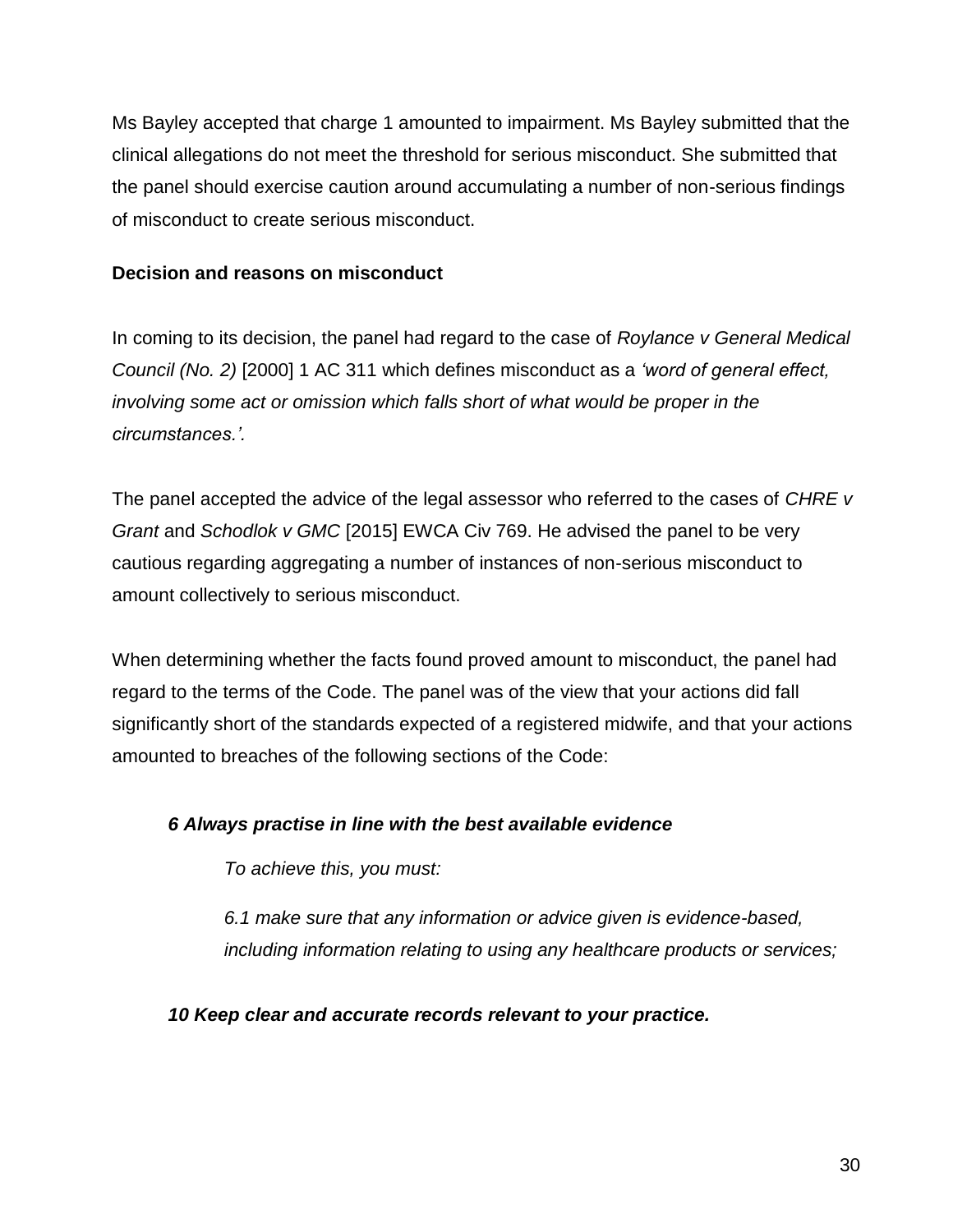The panel appreciated that breaches of the Code do not automatically result in a finding of misconduct.

In relation to charge 2, the panel considered there to be no evidence before it that you presented yourself as a practice nurse. The panel noted that you did not have sight of the job description and it was satisfied that you were unaware that you were employed as a practice nurse. The panel was reassured by the fact that you have since undertaken a nursing qualification in Romania, meaning that you can gain entry to the Register as a nurse, subject to meeting the language requirements. The panel determined that charge 2 did not amount to misconduct.

On the evidence before it the panel considered that charge 4b was a recording omission and did not amount to misconduct.

In relation to charge 5a, the panel reached the view that you failed to give correct advice, which could have resulted in patient harm and was not evidence based, and as a result, this did amount to misconduct.

In relation to charges 6a, 6b and 6c, the panel bore in mind that although you did not make a record of it, you did provide advice regarding Yellow Fever and Malaria. The panel reached the view that these charges were not serious enough to amount to misconduct.

On the evidence before it the panel considered that charge 9 was also a recording omission and did not amount to misconduct.

In relation to charge 10 the panel bore in mind that patients have the right to request and decline treatment. There was no evidence of harm before the panel or any evidence that the patient did not request this treatment. The panel reached the view that charge 10 did not amount to misconduct.

The panel considered the issues in charges 11b, 12b and 13b to be serious, as they were related to failures to record that vaccines were not given. As no records were made, the administration of the vaccines may not have been rescheduled and the patients may not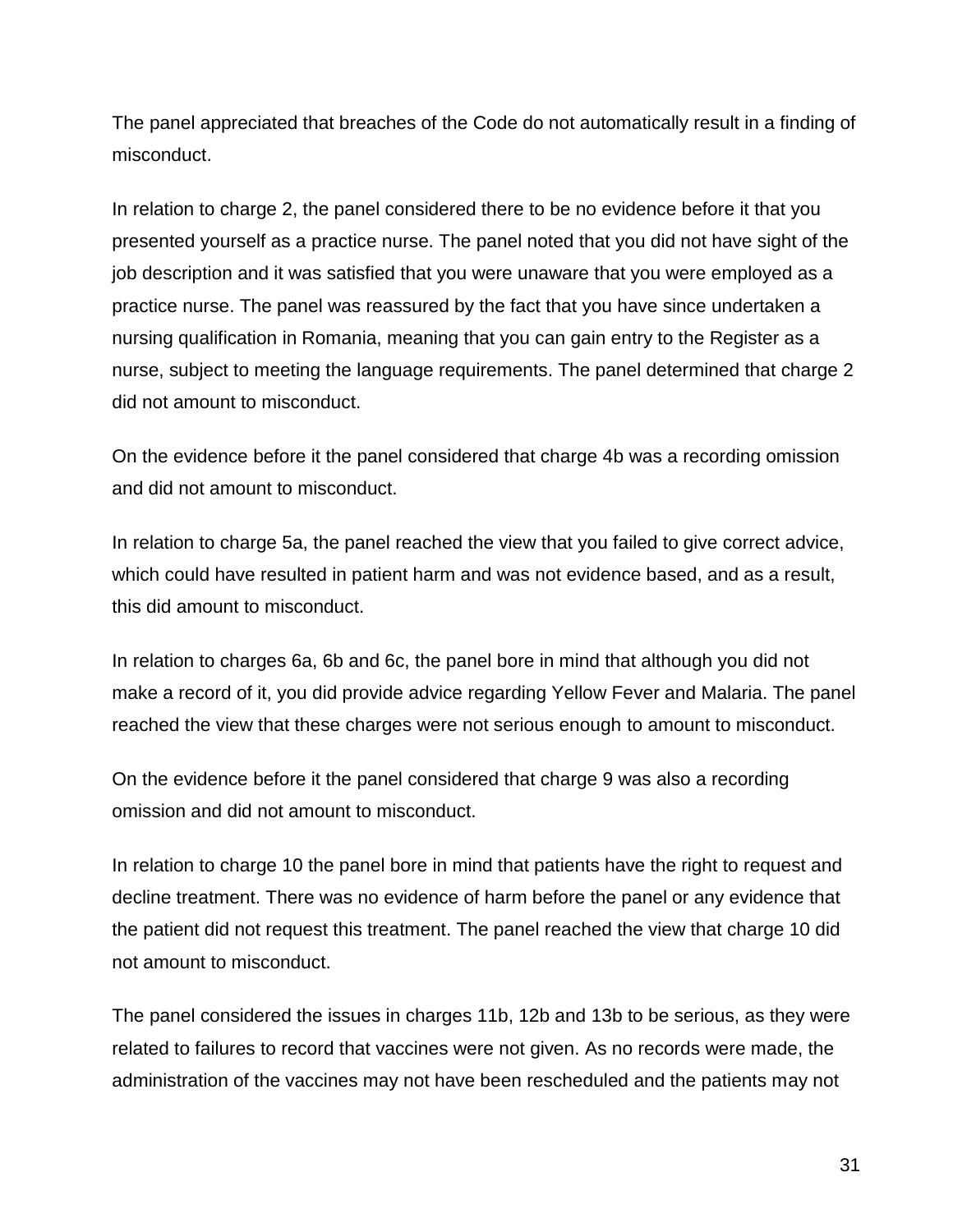have received them. The panel reached the view that charges 11b, 12b and 13b were sufficiently serious to amount to misconduct.

#### **Decision and reasons on impairment**

In relation to charge 1, the panel took account of Ms Bayley's acceptance that your fitness to practise is likely to be found currently impaired in relation to charge 1:

*'Having heard all of the evidence in the case, and in light of the panel's findings of fact, it is accepted that Ms Neacsu's fitness to practise is likely to be found to be currently impaired by reason of her lack of knowledge of English.'*

The panel considered that the result of the IELTS test in 2018 was a *'bad fail'*. Further, since 2018 you have not been living or working in the UK and have had limited exposure to English. The panel noted that you had undertaken educational qualifications in the medium of English, but that these did not relate to healthcare. For these reasons the panel determined that you are currently impaired in relation to charge 1 and your lack of knowledge of English.

The panel next went on to decide if as a result of the misconduct identified, your fitness to practise is currently impaired.

Midwives occupy a position of privilege and trust in society and are expected at all times to be professional. Patients and their families must be able to trust Midwives with their lives and the lives of their loved ones. They must make sure that their conduct at all times justifies both their patients' and the public's trust in the profession.

In this regard the panel considered the judgment of Mrs Justice Cox in the case of *CHRE v NMC and Grant* in reaching its decision. In paragraph 74, she said:

*'In determining whether a practitioner's fitness to practise is impaired by reason of misconduct, the relevant panel should generally consider not only*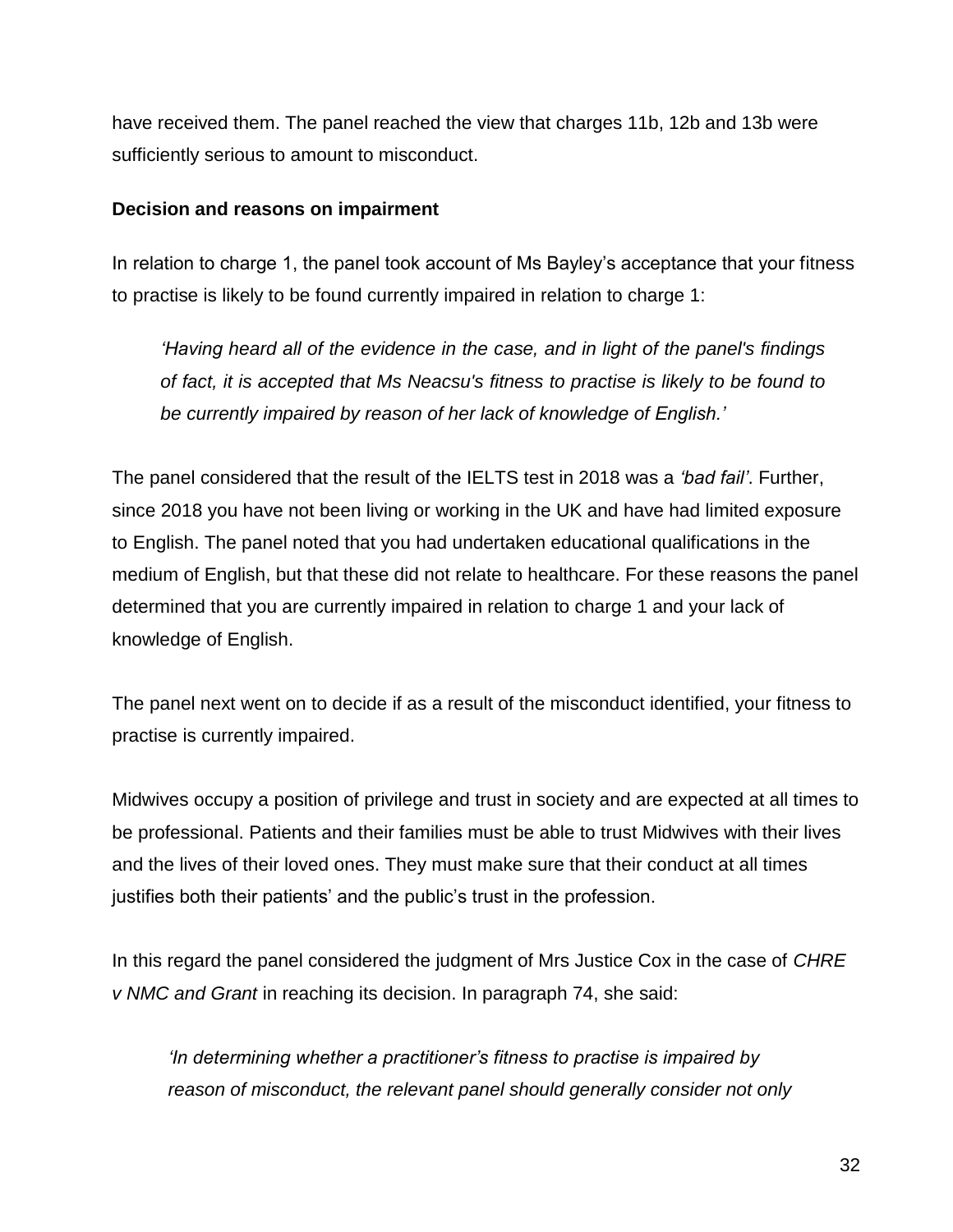*whether the practitioner continues to present a risk to members of the public in his or her current role, but also whether the need to uphold proper professional standards and public confidence in the profession would be undermined if a finding of impairment were not made in the particular circumstances.'*

In paragraph 76, Mrs Justice Cox referred to Dame Janet Smith's "test" which reads as follows:

*'Do our findings of fact in respect of the doctor's misconduct, deficient professional performance, adverse health, conviction, caution or determination show that his/her fitness to practise is impaired in the sense that s/he:*

- *a) has in the past acted and/or is liable in the future to act so as to put a patient or patients at unwarranted risk of harm; and/or*
- *b) has in the past brought and/or is liable in the future to bring the medical profession into disrepute; and/or*
- *c) has in the past breached and/or is liable in the future to breach one of the fundamental tenets of the medical profession; and/or*

*d) …*

The panel finds that patients were put at risk of harm as a result of your misconduct. Further, your misconduct breached the fundamental tenets of the midwifery profession and brought its reputation into disrepute.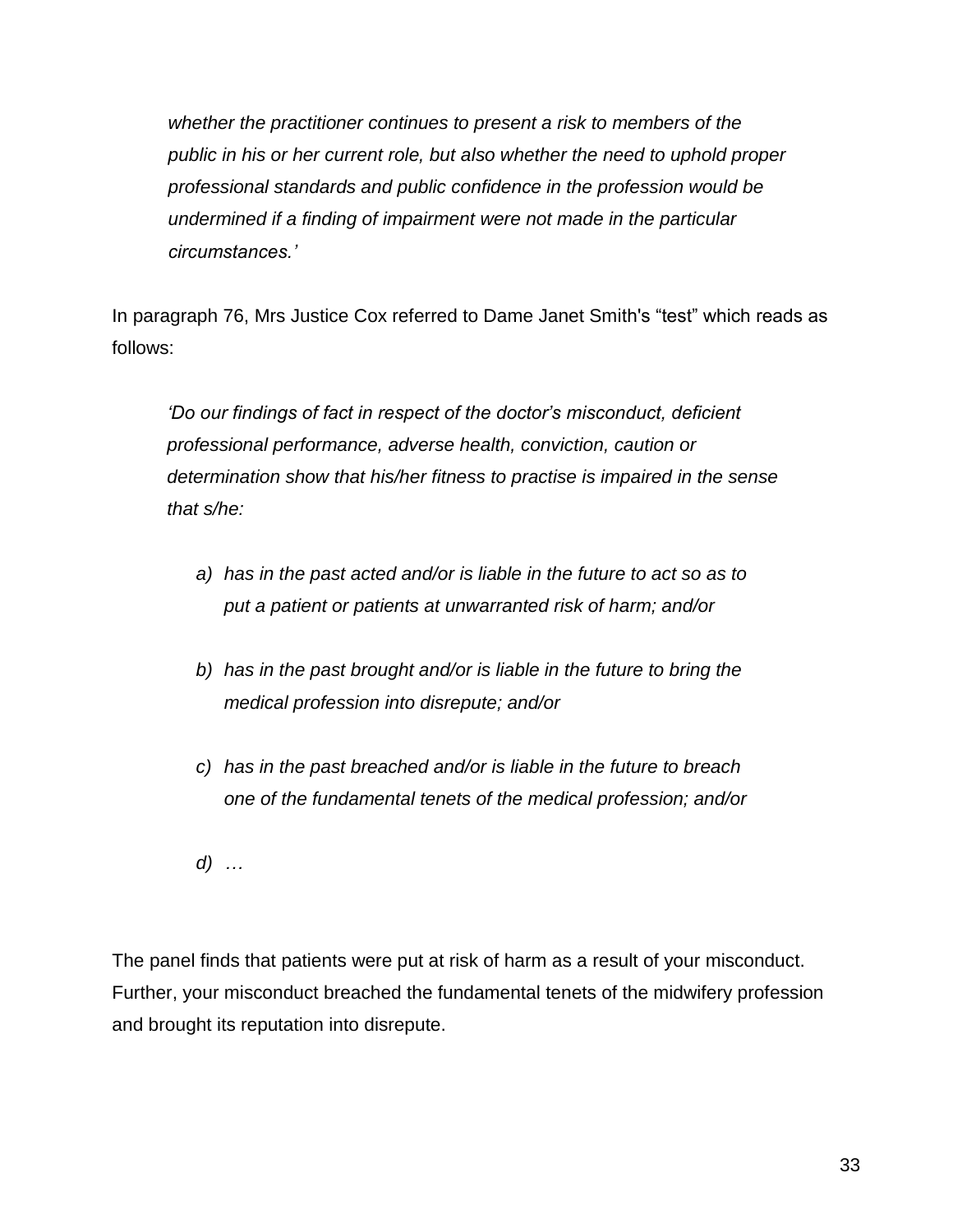The panel reached the view that your fitness to practise is currently impaired as a result of your misconduct at charges 5a, 11b, 12b and 13b. Whilst your misconduct is remediable, there was no evidence before the panel of any training around the issues identified, nor have you been practising as a midwife for some time.

The panel considered you to have some insight. You told the panel that you know that you must keep records of care provided. However, the panel was of the view that your reflection into the incidents was indicative of developing, but incomplete insight.

The panel considered that your misconduct related to basic nursing and midwifery skills which must be undertaken to the necessary standards. In the absence of any further training around the issues, and given your incomplete insight, the panel determined that there is a risk of repetition, and that your fitness to practise is currently impaired. The panel therefore decided that a finding of impairment is necessary on the grounds of public protection.

The panel bore in mind the overarching objectives of the NMC; to protect, promote and maintain the health, safety, and well-being of the public and patients, and to uphold and protect the wider public interest. This includes promoting and maintaining public confidence in the nursing and midwifery professions and upholding the proper professional standards for members of those professions.

In addition, the panel concluded that public confidence in the profession would be undermined if a finding of impairment were not made in this case and therefore also finds your fitness to practise impaired on the grounds of public interest.

Having regard to all of the above, the panel decided that your fitness to practise is currently impaired.

### **Hearing resumed - 14 April 2022**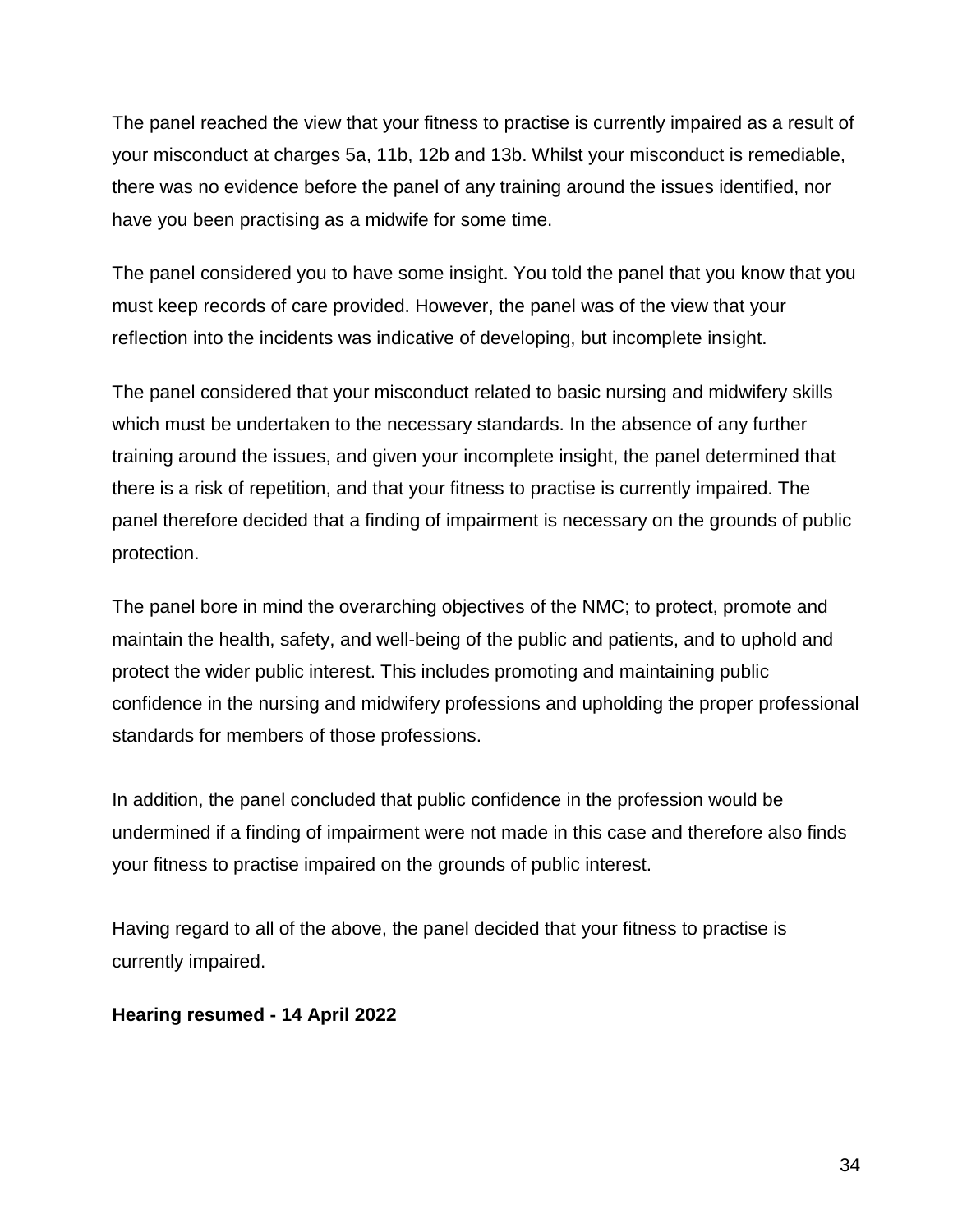The hearing resumed on 14 April 2022. Mrs Neacsu was not present but had indicated to Ms Bayley that she was content for the hearing to proceed in her absence today.

### **Sanction**

The panel considered this case very carefully and decided to make a conditions of practice order for a period of 12 months, with a review. The effect of this order is that Mrs Neacsu's name on the NMC register will show that she is subject to a conditions of practice order and anyone who enquires about her registration will be informed of this order.

In reaching this decision, the panel has had regard to all the evidence that has been adduced in this case and had careful regard to the Sanctions Guidance (SG) published by the NMC.

### **Submissions on sanction**

It was submitted by Mr Edenborough that the appropriate and proportionate order in this case is a suspension order with a review. He submitted that a period of 12 months would provide *'proper protection'* to the public, bearing in mind that Mrs Neacsu has not been immersed in an English-speaking environment for quite some time.

Mr Edenborough submitted that if the panel decides to make a conditions of practice order, conditions such as those in the current interim conditions of practice order should be considered, as well as conditions requiring training and a personal development plan (PDP).

Ms Bayley submitted that given the panel's finding on current impairment, taking no action or imposing a caution order would be inappropriate.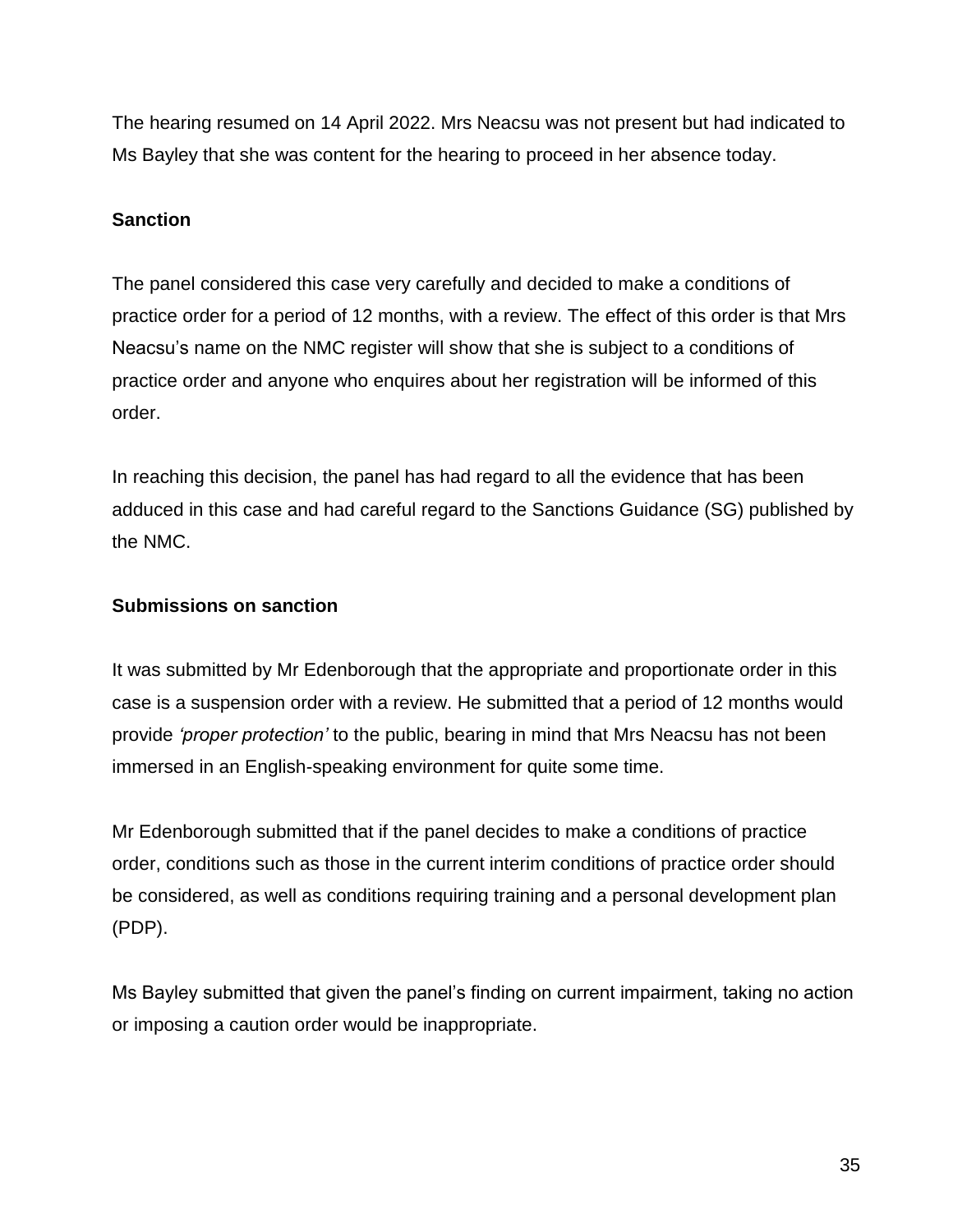Ms Bayley submitted that the risks in this case can be mitigated by a conditions of practice order and that there are identifiable areas in Mrs Neacsu's practice which are capable of remediation. Whilst Mrs Neacsu initially demonstrated some resistance to undertaking the IELT test as set out in her interim conditions of practice order (first imposed in March 2019), she has not been able to complete the test due to COVID-19 delays and [PRIVATE]. Ms Bayley informed the panel that Mrs Neacsu does intend to return to the UK to practise as a registered midwife. Further, Mrs Neacsu is aware that she may need to complete a return to practice course as well as an IELT test and is prepared to do so.

Ms Bayley stated that Mrs Neacsu is represented and so will be supported in returning to safe practice. She further stated that Mrs Neacsu has engaged with the NMC, has given evidence, and has answered the panel's questions during that evidence. She stated that aside from this case, there are no previous regulatory findings against Mrs Neacsu.

Ms Bayley submitted that a conditions of practice order, with a review, would be appropriate and proportionate to protect the public. She also submitted that there is a public interest in allowing a midwife of this skill and competence to return to safe practice. Ms Bayley invited the panel to consider a period of 12 months to allow Mrs Neacsu sufficient time to complete her [PRIVATE], pass the IELT test, and secure a midwifery role.

The panel accepted the advice of the legal assessor who referred it to Article 29 of the 'Nursing and Midwifery Order 2001' (the Order) as well as to the NMC's SG.

#### **Decision and reasons on sanction**

Having found Mrs Neacsu's fitness to practise currently impaired, the panel went on to consider what sanction, if any, it should impose in this case. The panel has borne in mind that any sanction imposed must be appropriate and proportionate and, although not intended to be punitive in its effect, may have such consequences. The panel had careful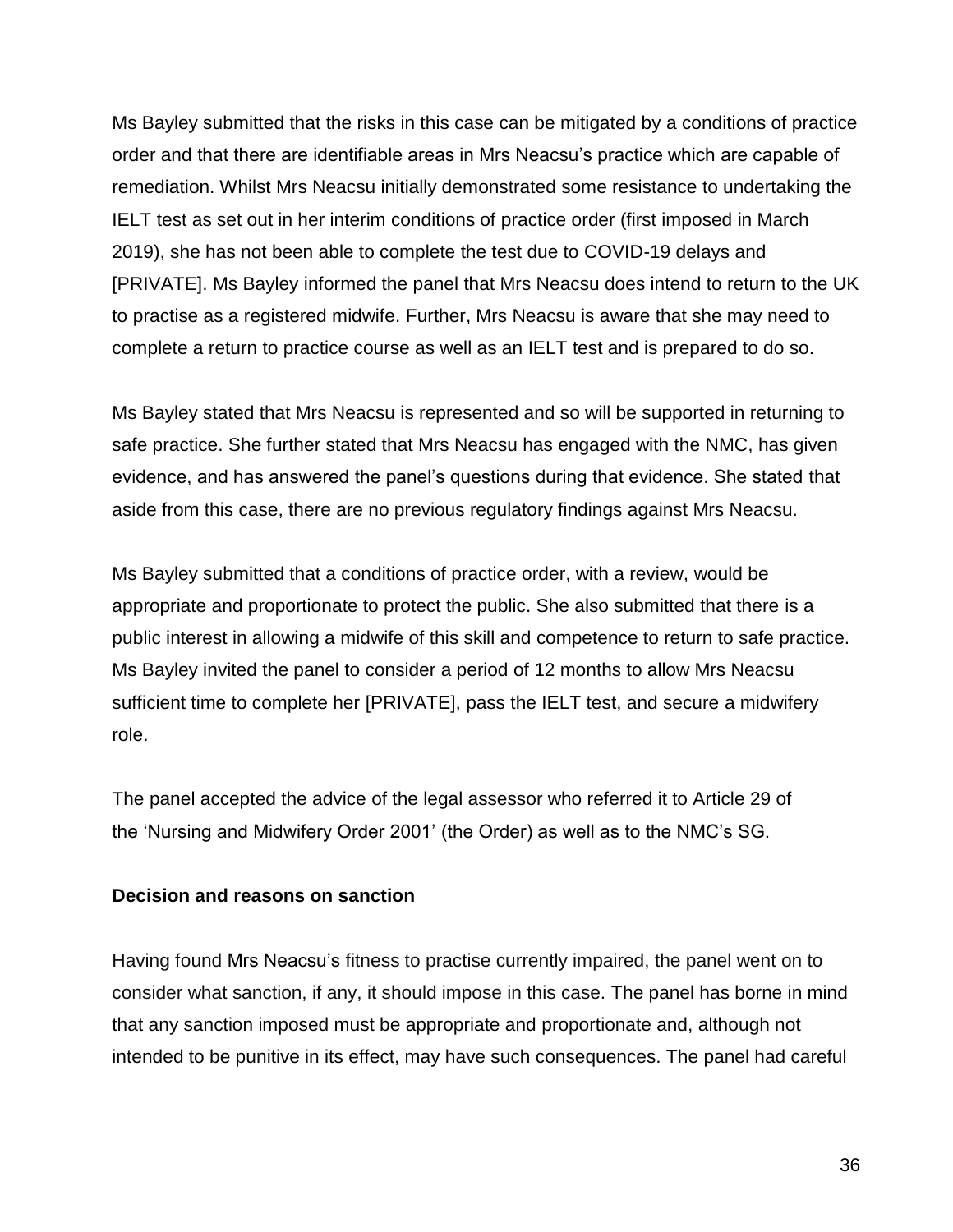regard to the SG. The decision on sanction is a matter for the panel independently exercising its own judgement.

The panel had regard to the NMC guidance on aggravating features and mitigating factors, however, considered that there were no aggravating features or mitigating factors present in this case.

The panel first considered whether to take no action but concluded that this would be inappropriate in view of the public protection and public interest issues previously outlined.

It then considered the imposition of a caution order but again determined that, due to the public protection and public interest issues identified, an order that does not restrict Mrs Neacsu's practice would not be appropriate in the circumstances.

The panel next considered whether placing conditions of practice on Mrs Neacsu's registration would be a sufficient and appropriate response. The panel was mindful that any conditions imposed must be proportionate, measurable and workable.

The panel had regard to the SG which outlines that a conditions of practice order may be appropriate where the following are present:

- *'No evidence of harmful deep-seated personality or attitudinal problems;*
- *Identifiable areas of the nurse or midwife's practice in need of assessment and/or retraining;*
- *No evidence of general incompetence;*
- *Potential and willingness to respond positively to retraining;*
- *Patients will not be put in danger either directly or indirectly as a result of the conditions;*
- *The conditions will protect patients during the period they are in force; and*
- *Conditions can be created that can be monitored and assessed.'*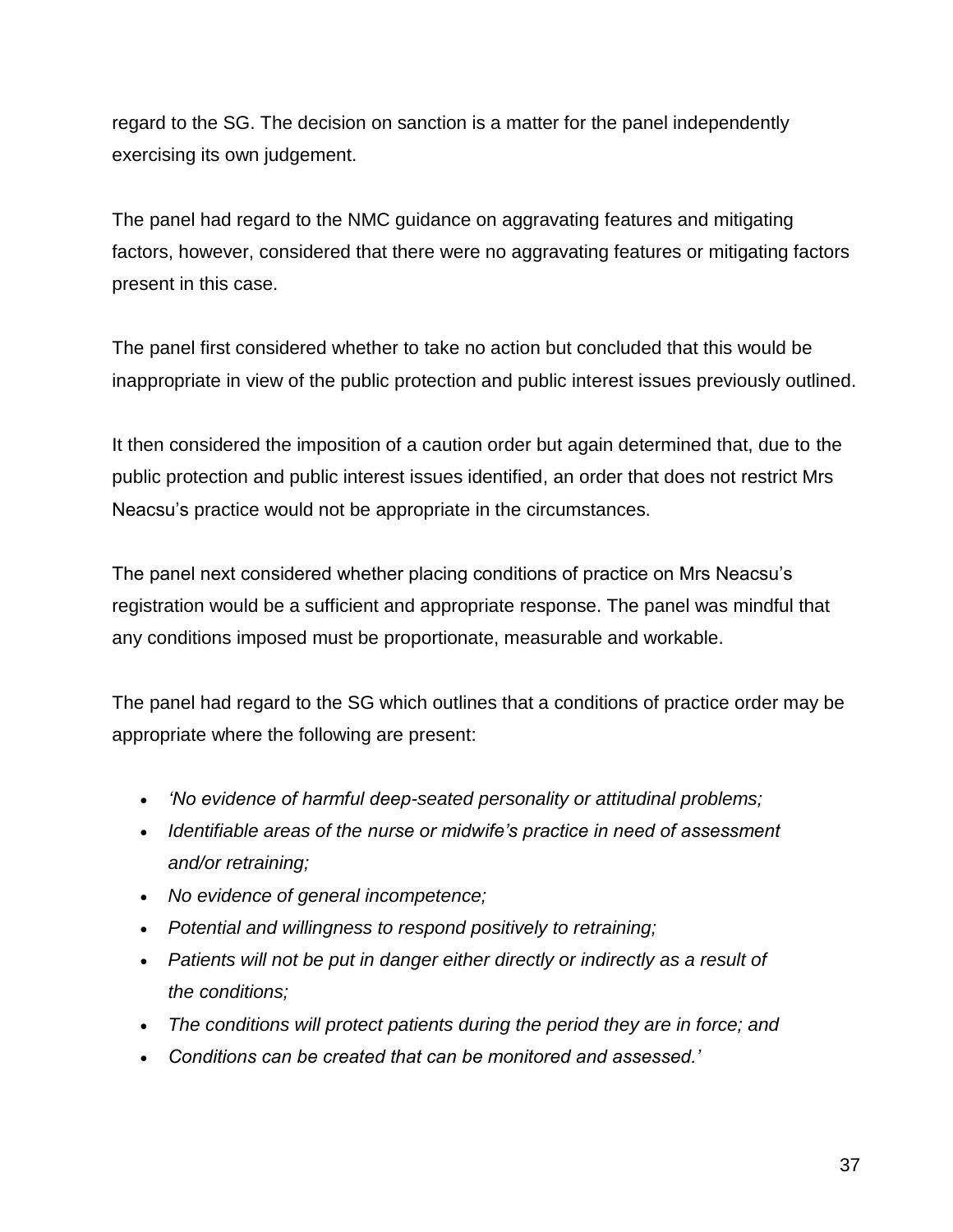The panel was of the view that the above are engaged in this case.

It determined that it would be possible to formulate appropriate and practical conditions which would address the failings highlighted in this case. On the basis of all the evidence before it, the panel was satisfied that Mrs Neacsu would be willing to comply with conditions. Whilst it noted that Mrs Neacsu has been subject to an interim conditions of practice order since 25 March 2019 and is yet to comply with those conditions, the panel took into account that Mrs Neacsu has not been in the UK and has [PRIVATE]

In addition, the panel had regard to the fact that these incidents happened over three years ago and that other than this case, there are no previous regulatory findings against Mrs Neascu. The panel also bore in mind Mrs Neacsu's engagement in the process. Further, it took into account that over 500 of Mrs Neacsu's patient records were investigated and only four contained errors.

Taking into account all of the above, the panel determined that the appropriate and proportionate sanction is that of a conditions of practice order.

The panel was of the view that to impose a suspension order would be disproportionate and would not be a reasonable response in the circumstances of this case given that the public would be sufficiently protected by a conditions of practice order. Furthermore, the panel was of the view that, providing there are appropriate safeguards in place, it was in the public interest to allow a midwife of this experience to return to safe practice.

Having regard to the matters it has identified, the panel has concluded that a conditions of practice order will mark the importance of maintaining public confidence in the profession and will send to the public and the profession a clear message about the standards of practice required of a registered midwife.

The panel determined that the following conditions are appropriate and proportionate in this case: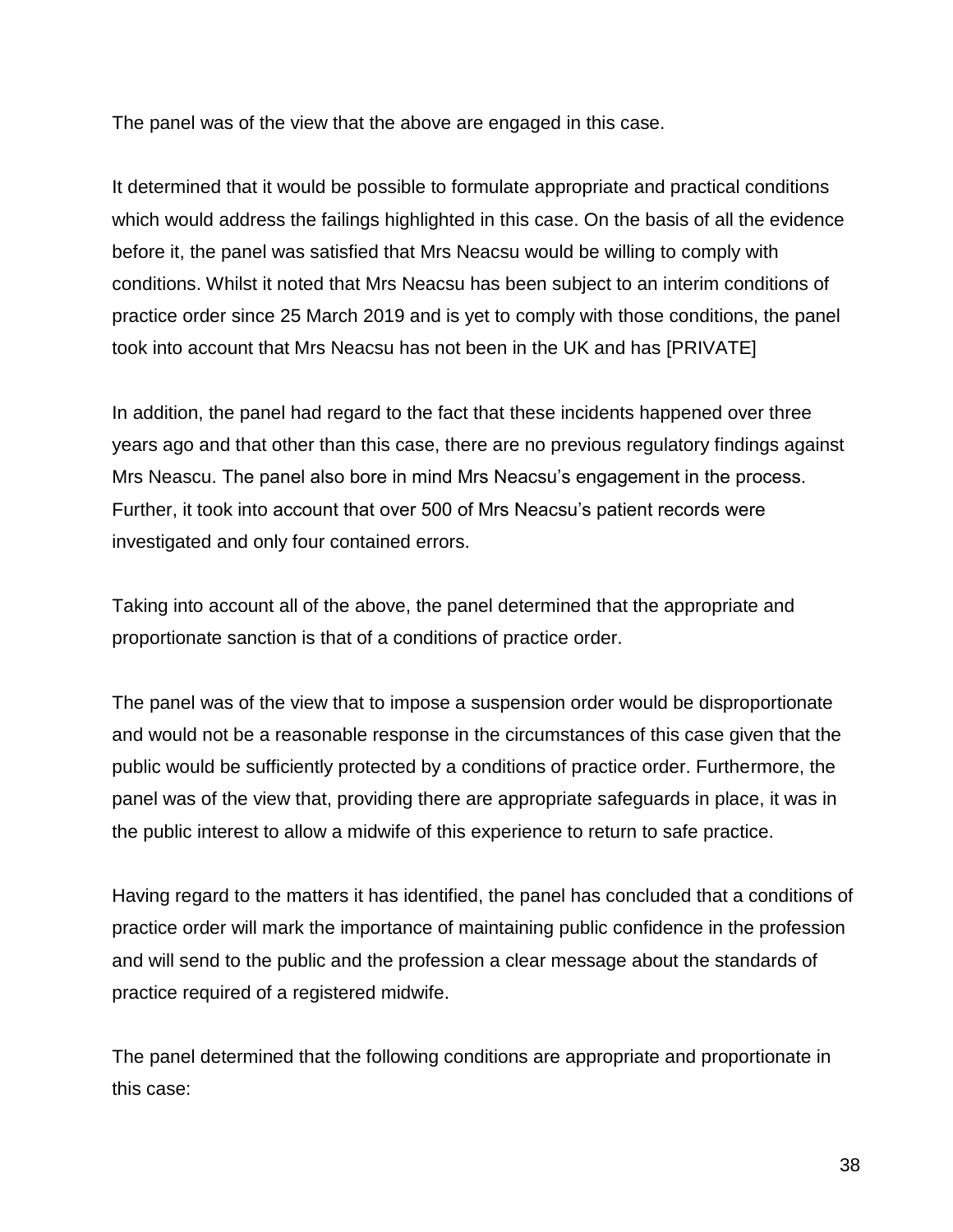For the purposes of these conditions, 'employment' and 'work' mean any paid or unpaid post in a nursing, midwifery or nursing associate role. Also, 'course of study' and 'course' mean any course of educational study connected to nursing, midwifery or nursing associates.

1. You must not practise as a registered midwife until you have secured either:

a. An overall score of at least 7 in the IELTS examination, achieving at least 6.5 in the writing section and at least 7 in the reading, listening and speaking sections, or

b. A grade B in the Occupational English Test (OET) or

c. Any other test approved by the NMC to demonstrate the necessary knowledge of the English

2. You must work with your line manager/mentor/supervisor to create a personal development plan (PDP). Your PDP must address the concerns about your record keeping and giving evidence-based advice. You must:

• Meet with your line manager/mentor/supervisor at least every month to discuss your clinical caseload and progress towards achieving the aims set out in your PDP.

• Send your case officer a copy of your PDP within six weeks of commencing employment as a midwife.

• Send your case officer a report from your line manager/mentor/supervisor prior to any review hearing. This report must show your progress towards achieving the aims set out in your PDP.

3. You must keep the NMC informed about anywhere you are working by: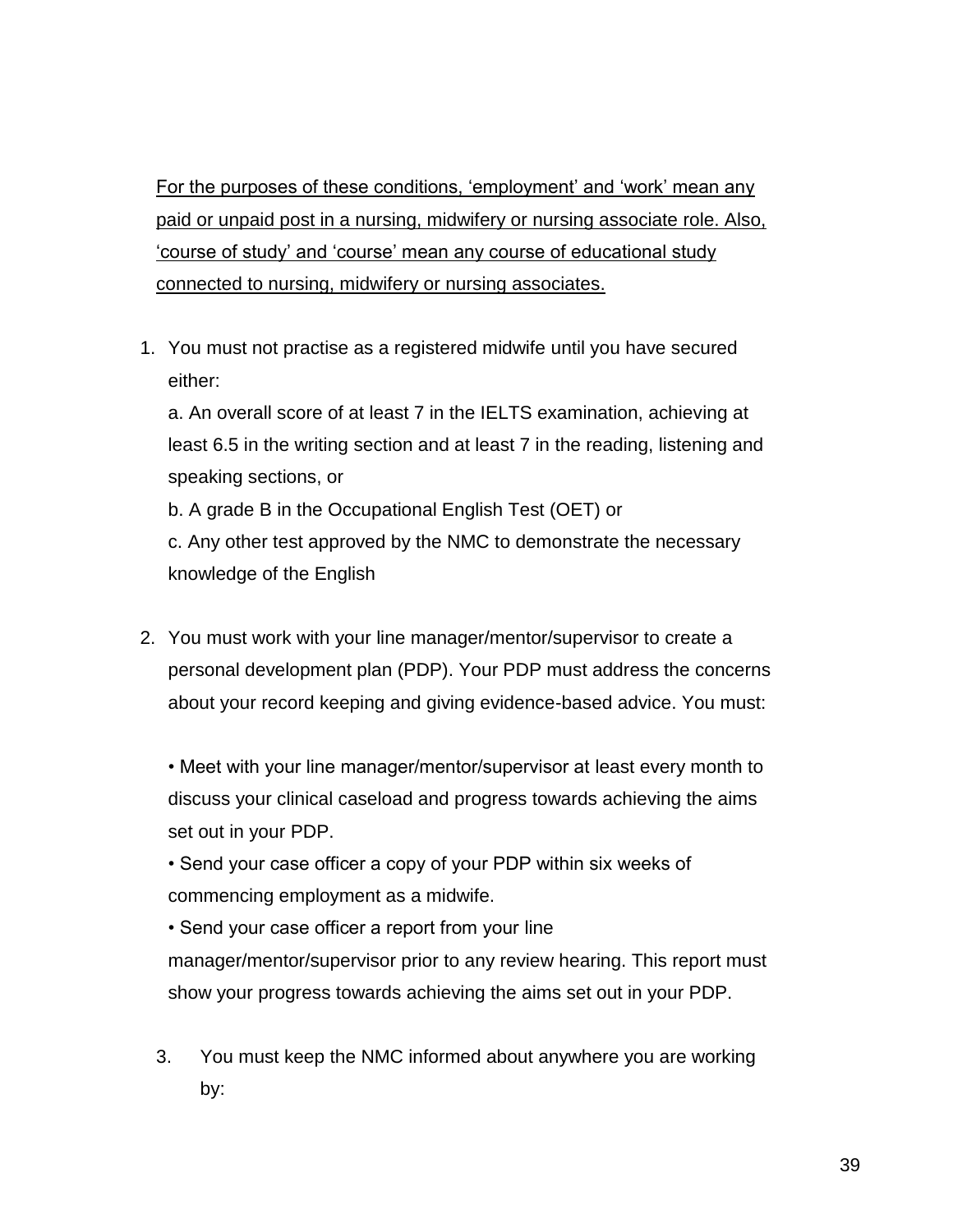- a) Telling your case officer within seven days of accepting or leaving any employment.
- b) Giving your case officer your employer's contact details.
- 4. You must keep the NMC informed about anywhere you are studying by:
	- a) Telling your case officer within seven days of accepting any course of study.
	- b) Giving your case officer the name and contact details of the organisation offering that course of study.
- 5. You must immediately give a copy of these conditions to:
	- a) Any organisation or person you work for.
	- b) Any agency you apply to or are registered with for work.
	- c) Any employers you apply to for work (at the time of application).
	- d) Any establishment you apply to (at the time of application), or with which you are already enrolled, for a course of study.
	- e) Any current or prospective patients or clients you intend to see or care for on a private basis when you are working in a self-employed capacity
- 6. You must tell your case officer, within seven days of your becoming aware of:
	- a) Any clinical incident you are involved in.
	- b) Any investigation started against you.
	- c) Any disciplinary proceedings taken against you.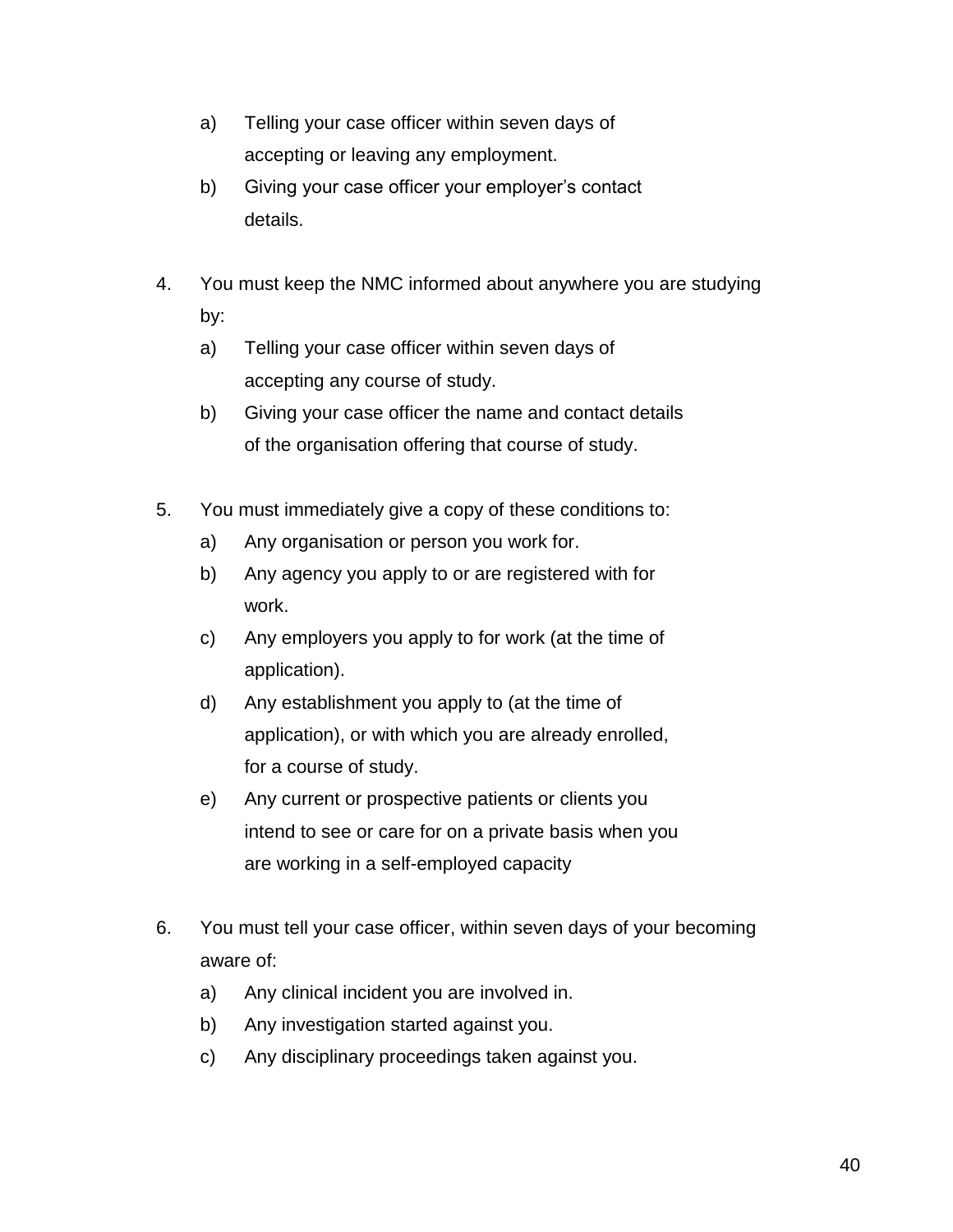- 7. You must allow your case officer to share, as necessary, details about your performance, your compliance with and / or progress under these conditions with:
	- a) Any current or future employer.
	- b) Any educational establishment.
	- c) Any other person(s) involved in your retraining and/or supervision required by these conditions

The panel decided to make this conditions of practice order, with a review, for a period of 12 months.

Before the order expires, a panel will hold a review hearing to see how well Mrs Neacsu has complied with the order. At the review hearing the panel may revoke the order or any condition of it, it may confirm the order or vary any condition of it, or it may replace the order for another order.

Any future panel reviewing this case would be assisted by:

- An updated reflective piece
- Testimonials from an employer
- Evidence of any further training or assessment
- Mrs Neascu's attendance at any future review hearing

This will be confirmed to Mrs Neacsu in writing.

#### **Interim order**

As the conditions of practice order cannot take effect until the end of the 28-day appeal period, the panel has considered whether an interim order is required in the specific circumstances of this case. It may only make an interim order if it is satisfied that it is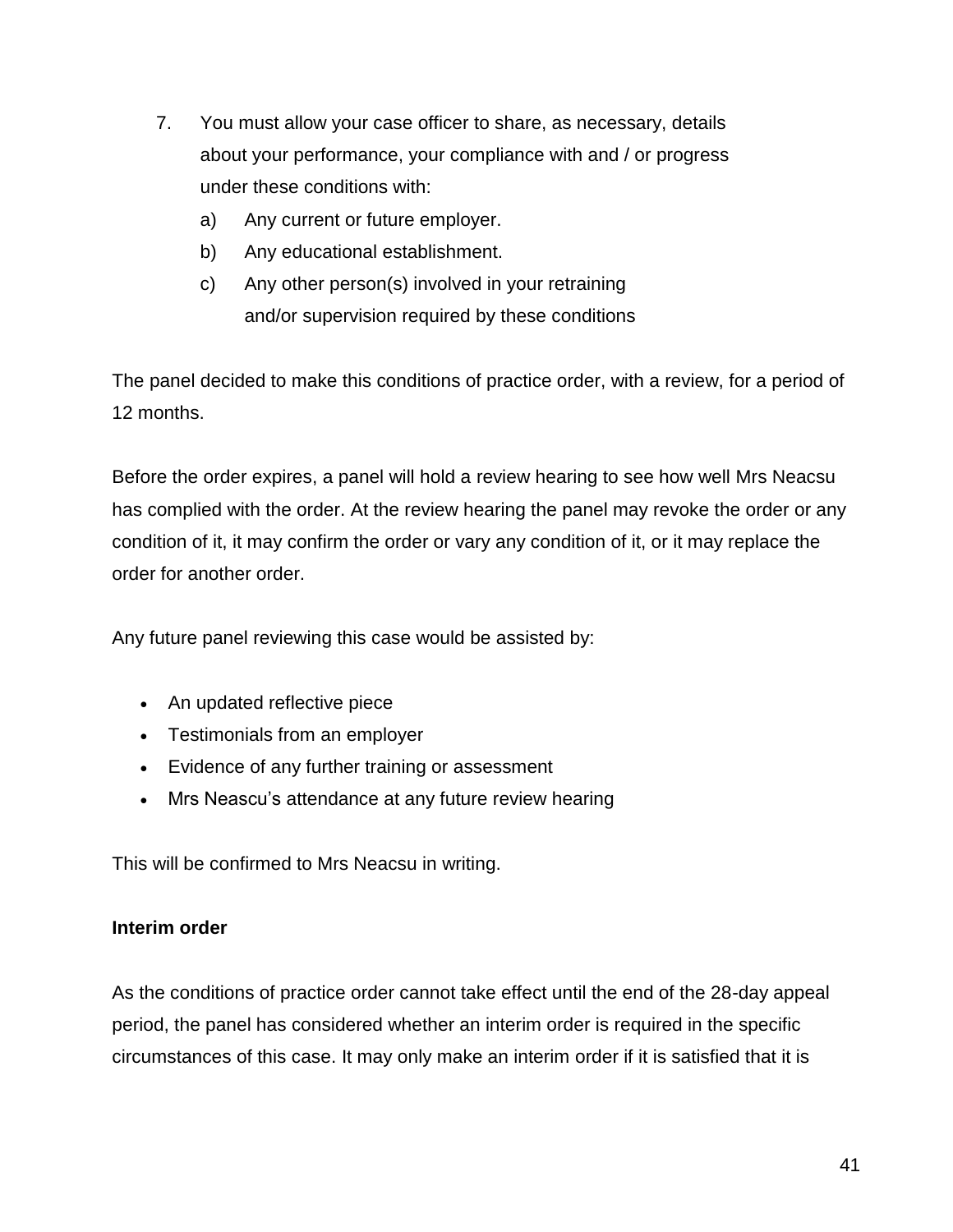necessary for the protection of the public, is otherwise in the public interest or in Mrs Neascu's own interests until the conditions of practice order takes effect.

#### **Submissions on interim order**

The panel took account of the submissions made by Mr Edenborough, who submitted that an interim order is necessary to protect the public and is otherwise in the public interest. He submitted that an interim conditions of practice order for 18 months is necessary to cover any possible appeal period. He stated that an interim conditions of practice order would be appropriate as it would be consistent with the panel's decision to impose the substantive conditions of practice order.

Ms Bayley indicated that she did not object to an interim conditions of practice order, on the same terms as the substantive conditions of practice order.

The panel heard and accepted the advice of the legal assessor.

### **Decision and reasons on interim order**

The panel was satisfied that an interim order is necessary for the protection of the public and that it is otherwise in the public interest. The panel had regard to the reasons set out in its decision for the substantive order in reaching the decision to impose an interim order.

The panel concluded that the only suitable interim order would be that of a conditions of practice order, as to do otherwise would be incompatible with its earlier findings. The conditions for the interim order will be the same as those detailed in the substantive order for a period of 18 months in order to allow sufficient time if an appeal is made.

If no appeal is made, then the interim conditions of practice order will be replaced by the substantive conditions of practice order 28 days after Mrs Neascu is sent the decision of this hearing in writing.